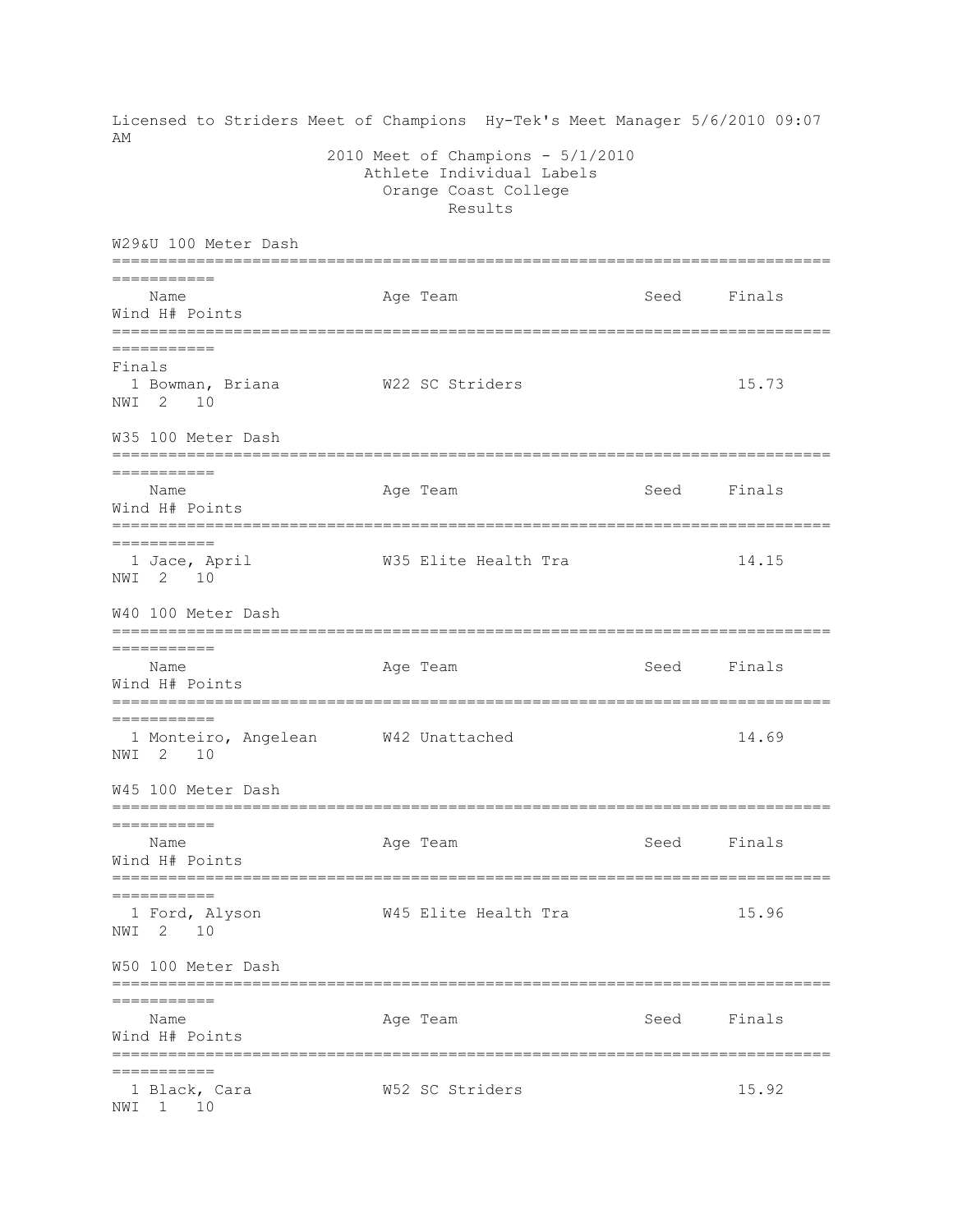2 Byrne, Alisa W52 Pacific Coast Tr 16.62 NWI 1 8 3 Selby, Debbie W53 SC Striders 17.61 NWI 2 6 W55 100 Meter Dash ============================================================================= ======== Name **Age Team** Age Team Seed Finals Wind Points ============================================================================= ======== 1 Williams, Sheila W55 Unattached 18.06 NWI 10 2 Stone, Chris **W55 SC Striders** 22.36 NWI 8 W60 100 Meter Dash ============================================================================= ======== Name **Age Team** Age Team Seed Finals Wind Points ============================================================================= ======== 1 Braxton, Freddie W60 Trojan Masters 19.29 NWI 10 W75 100 Meter Dash ============================================================================= ======== Name **Age Team** Age Team Seed Finals Wind Points ============================================================================= ======== 1 Kuehne, Magdalena W79 SC Striders 22.48 NWI 10 W80 100 Meter Dash =============================================================================  $=$ Name **Age Team** Age Team Seed Finals Wind Points ============================================================================= ======== 1 Valien, Johnnye W84 SC Striders 24.73 NWI 10 M29&U 100 Meter Dash ============================================================================= =========== Name **Age Team** Age Team Seed Finals Wind H# Points ============================================================================= =========== 1 Jones, Stirley M24 SC Striders 11.65 NWI 9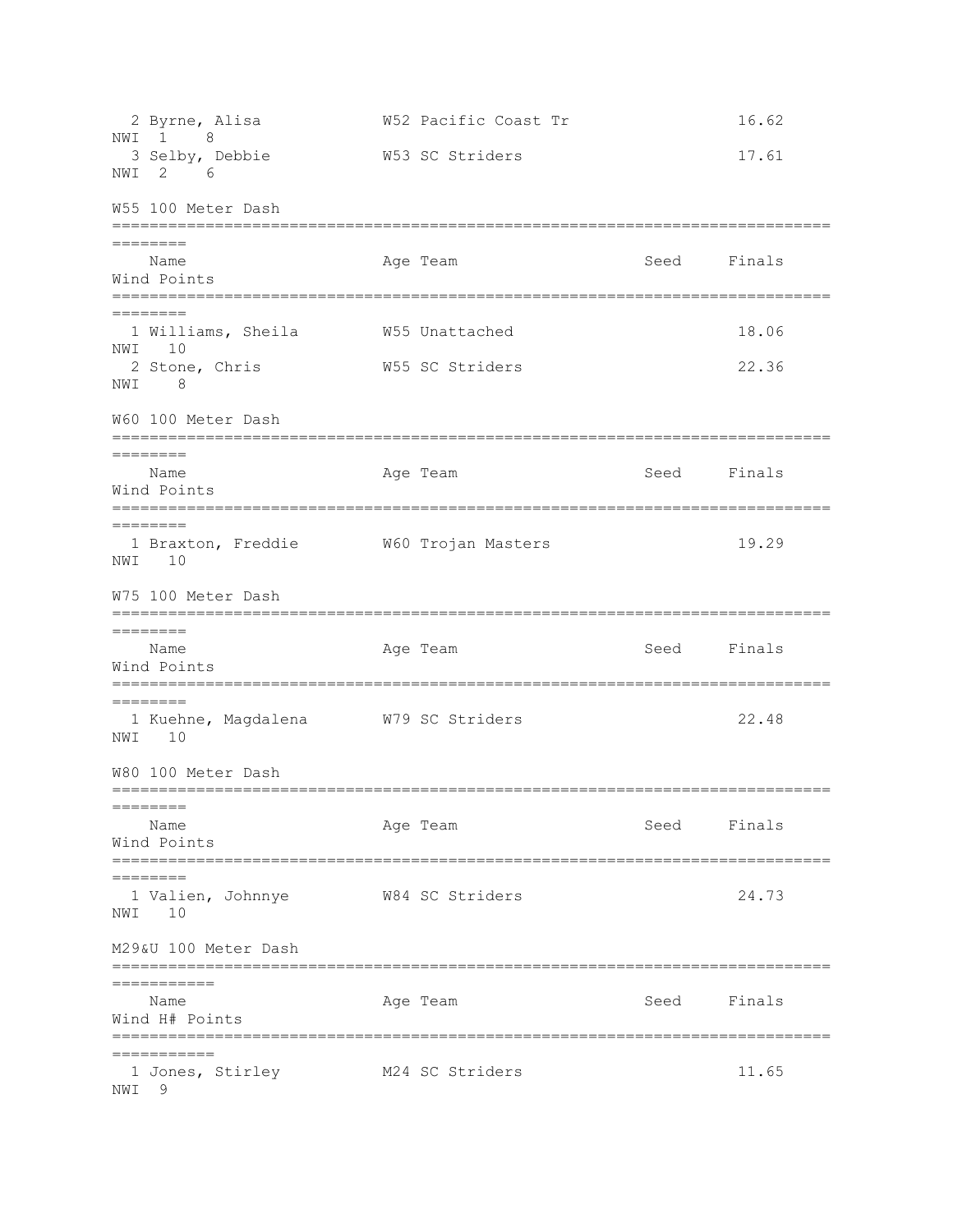|            | ===========                                                   |                |      |        |
|------------|---------------------------------------------------------------|----------------|------|--------|
|            | ===========<br>Name<br>Wind H# Points                         | Age Team       | Seed | Finals |
|            | M45 100 Meter Dash                                            |                |      |        |
| NWI        | 6 Woods, David<br>- 8                                         | M40 Unattached |      | 14.31  |
| NWI        | 5 Miles, Anthony<br>- 8                                       | M43 Unattached |      | 14.00  |
| NWI        | 4 Downey, Bruce<br>- 8                                        | M44 Unattached |      | 13.63  |
| NWI        | 3 Zoolakis, Anthony<br>8                                      | M44 Unattached |      | 12.93  |
| NWI 8      | 2 Sawamura, John                                              | M40 Unattached |      | 12.90  |
| NWI        | ===========<br>1 Burton, Chappale<br>-8                       | M41 Unattached |      | 12.80  |
|            | ===========<br>Name<br>Wind H# Points                         | Age Team       | Seed | Finals |
|            | M40 100 Meter Dash                                            |                |      |        |
| NWI        | 2 Swisher, Jason<br>-9                                        | M35 Unattached |      | 13.07  |
| NWI 9      | ===========<br>1 Cooper, Reginald                             | M37 Unattached |      | 12.56  |
|            | ===========<br>Name<br>Wind H# Points                         | Age Team       | Seed | Finals |
|            | M35 100 Meter Dash<br>:===========<br>======================= |                |      |        |
| NWI<br>NWI | 9<br>3 Ho, Thach<br>9                                         | M34 Unattached |      | 12.55  |
| NWI        | 9<br>2 Jones, Lenouris                                        | M30 Unattached |      | 11.82  |
|            | ===========<br>1 Garcia, Philam                               | M30 Unattached |      | 11.63  |
|            | Name<br>Wind H# Points<br>:===========                        | Age Team       | Seed | Finals |
|            | M30 100 Meter Dash<br>===========                             |                |      |        |
| NWI        | 8                                                             |                |      |        |
|            | 2 Thornton, Brian                                             | M28 Unattached |      | 12.50  |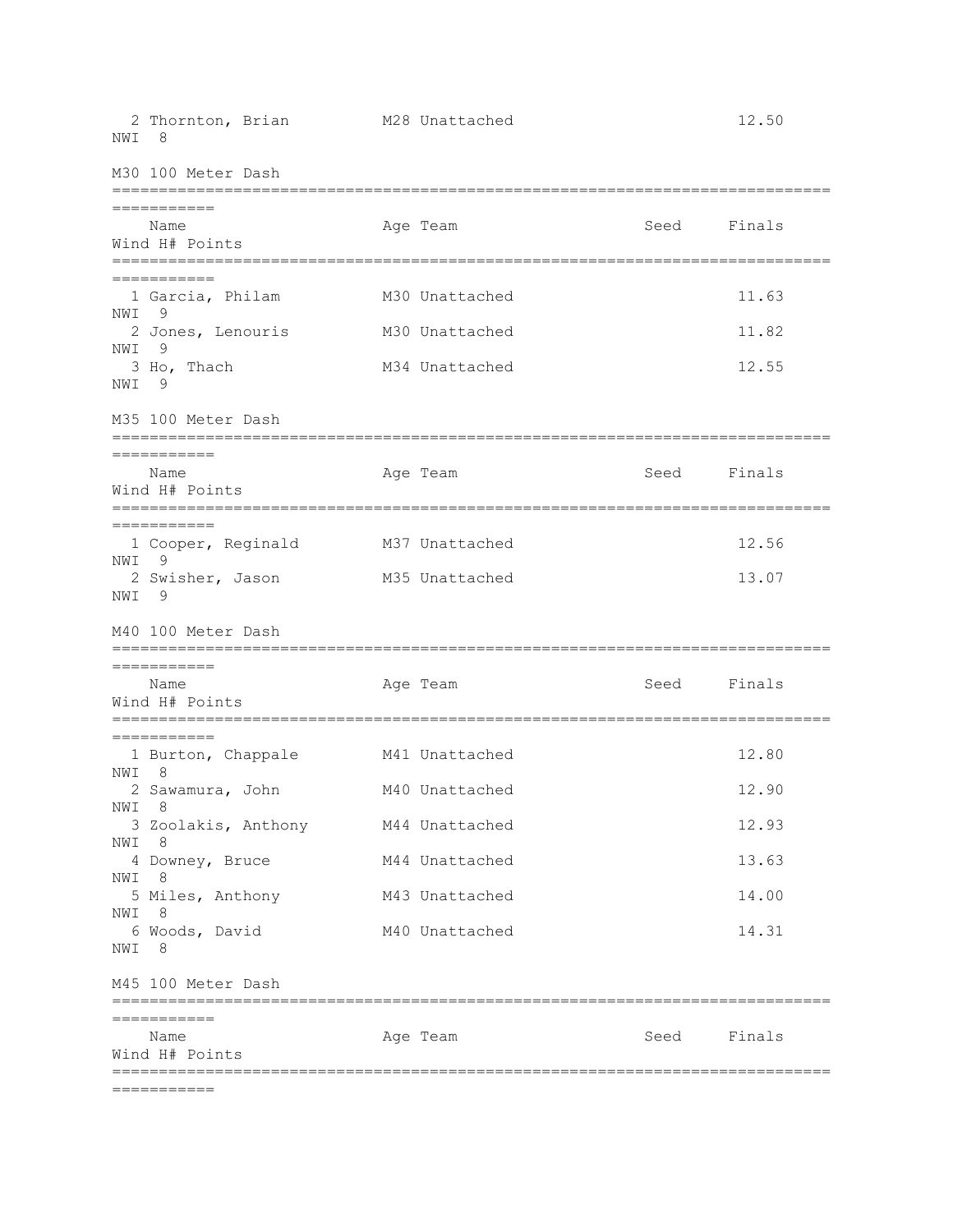| NWI   | 1 Sullivan, Michael<br>7                              | M49 Unattached                     |      | 11.86  |
|-------|-------------------------------------------------------|------------------------------------|------|--------|
|       | 2 Biggers, Kevin                                      | M47 Unattached                     |      | 12.66  |
| NWI   | - 7<br>3 Cramer, Bruce <sup>'</sup>                   | M48 Unattached                     |      | 13.00  |
| NWI   | - 7<br>4 Howe, Don                                    | M49 Unattached                     |      | 13.08  |
| NWI   | $\overline{7}$<br>5 Jefferson, Louis                  | M46 Unattached                     |      | 13.38  |
| NWI 7 |                                                       |                                    |      |        |
| NWI 7 | 6 Brito, Renato                                       | M45 Unattached                     |      | 13.61  |
| NWI 7 | 7 Schwartz, Don                                       | M46 Unattached                     |      | 14.93  |
| NWI 7 | 8 Moreno, Erich                                       | M47 Unattached                     |      | 27.02  |
|       | M50 100 Meter Dash                                    |                                    |      |        |
|       | ===========                                           |                                    |      |        |
|       | Name<br>Wind H# Points                                | Age Team                           | Seed | Finals |
|       | ===========                                           |                                    |      |        |
| NWI 6 | 1 McConkey, Phil                                      | M53 Unattached                     |      | 12.67  |
|       | 2 Muehlbacher, ED                                     | M51 Unattached                     |      | 13.53  |
| NWI 6 | 3 Hill, Philip                                        | M53 Elite Health Tra               |      | 13.55  |
| NWI 5 | 4 Millerbus, Alvin                                    | M51 Unattached                     |      | 13.88  |
| NWI 6 | 5 Griffiths, Bob                                      | M50 So Cal                         |      | 14.36  |
| NWI 6 |                                                       |                                    |      |        |
|       | M55 100 Meter Dash                                    |                                    |      |        |
|       | ===========                                           |                                    |      |        |
|       | Name<br>Wind H# Points                                | Age Team                           | Seed | Finals |
|       |                                                       |                                    |      |        |
| NWI   | 1 Leake, Damien<br>-5                                 | M57 SC Striders                    |      | 12.55  |
|       | 2 Klock, Steve                                        | M58 So Cal                         |      | 13.69  |
| NWI   | - 5                                                   |                                    |      |        |
|       | M60 100 Meter Dash<br>=============================== | ================================== |      |        |
|       | :==========<br>Name                                   | Age Team                           | Seed | Finals |
|       | Wind H# Points                                        |                                    |      |        |
|       | ===========                                           | ==========================         |      |        |
| NWI   | 1 Rinaldi, Angelo<br>4                                | M60 Unattached                     |      | 12.67  |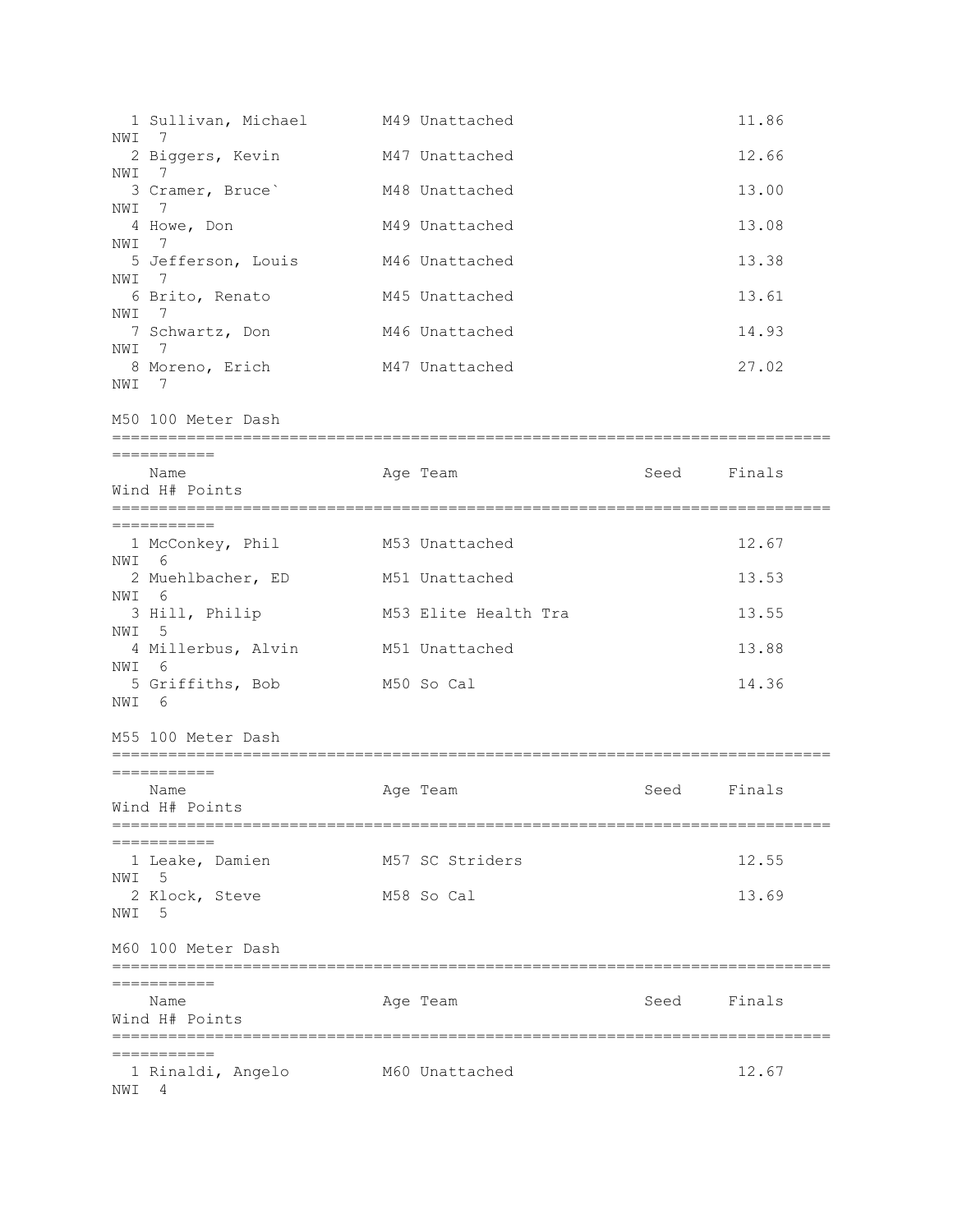| NWI   | 2 Stucki, Ernie<br>- 4         | M60 SC Striders      |             | 13.47  |
|-------|--------------------------------|----------------------|-------------|--------|
|       | 3 Crandall, Jim                | M64 SC Striders      |             | 14.55  |
| NWI   | 4<br>4 Green, Barry            | M64 Unattached       |             | 14.92  |
| NWI   | - 4<br>5 Melendez, Steve       | M61 SC Striders      |             | 15.12  |
| NWI 4 | 6 Wong, George                 | M61 Unattached       |             | 15.25  |
| NWI 3 |                                |                      |             |        |
|       | M65 100 Meter Dash             |                      |             |        |
|       | ===========                    |                      |             |        |
|       | Name<br>Wind H# Points         | Age Team             | Seed Finals |        |
|       | ===========                    |                      |             |        |
| NWI 4 | 1 Morris, Rufus                | M65 SC Striders      |             | 14.16  |
| NWI 3 | 2 Randolph, Henry              | M67 Unattached       |             | 14.39  |
| NWI 3 | 3 Honea, James                 | M65 Unattached       |             | 16.31  |
| NWI 3 | 4 Ryan, Steve                  | M69 SC Striders      |             | 16.47  |
|       | 5 Muranaka, Ron                | M66 SC Striders      |             | 16.49  |
| NWI 3 | 6 Stock, Ronald                | M67 Unattached       |             | 19.68  |
| NWI 3 |                                |                      |             |        |
|       | M70 100 Meter Dash             |                      |             |        |
|       | ===========<br>Name            | Age Team             | Seed        | Finals |
|       | Wind H# Points                 |                      |             |        |
|       | ===========                    |                      |             |        |
|       | 1 Thorpe, Karl<br>NWI 3        | M71 San Diego Impera |             | 15.65  |
| NWI   | 2 Carr, John<br>3              | M71 Unattached       |             | 17.99  |
| NWI   | 3 Harwood, Jerry<br>-4         | M71 So Cal           |             | 22.64  |
|       | M75 100 Meter Dash             |                      |             |        |
|       | ===========                    |                      |             |        |
|       | Name<br>Wind H# Points         | Age Team             | Seed Finals |        |
|       | ===========                    |                      |             |        |
| NWI   | 1 Flory, Sam<br>$\overline{2}$ | M77 SC Striders      |             | 16.45  |
| NWI   | 2 Rivera, Ben<br>2             | M76 Unattached       |             | 17.98  |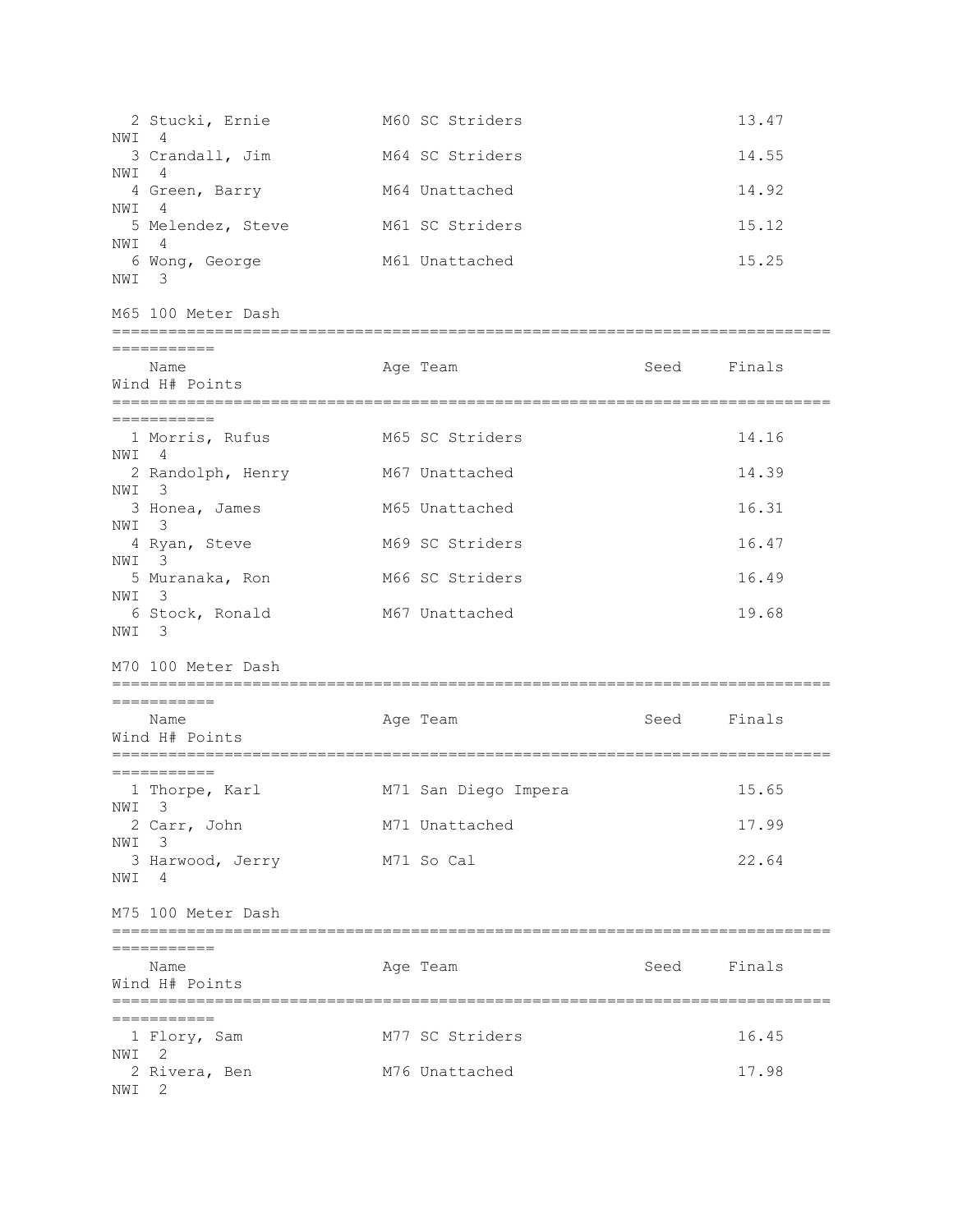3 Fitzhugh, Raymond M75 SC Striders 18.28 NWI 2 4 Billings, Phillip M78 Unattached 18.37 NWI 2 5 Kishi, Frank M78 SC Striders 18.77 NWI 2 M80 100 Meter Dash ============================================================================= ======== Name **Age Team** Age Team Seed Finals Wind Points ============================================================================= ======== 1 Cheek, Don 16.67 M80 Unattached 16.67 NWI 2 Selby, Jim M81 SC Striders 19.50 NWI M85 100 Meter Dash ============================================================================= ======== Name **Age Team** Age Team Seed Finals Wind Points ============================================================================= ======== 1 Patsalis, Tom M88 So Cal 21.77 NWI W30 200 Meter Dash ============================================================================= =========== Name **Age Team** Age Team Seed Finals Wind H# Points ============================================================================= =========== 1 Mayers, Natasha W31 Unattached 26.95 - 2.3 3 2 Goldberg, Natania  $W31$  Track West  $32.89$  -2.3 3 W35 200 Meter Dash ============================================================================= =========== Name **Age Team** Age Team Seed Finals Wind H# Points ============================================================================= =========== 1 Jace, April W35 Elite Health Tra 29.28 - 2.3 3 W40 200 Meter Dash ============================================================================= =========== Name **Age Team** Age Team Seed Finals Wind H# Points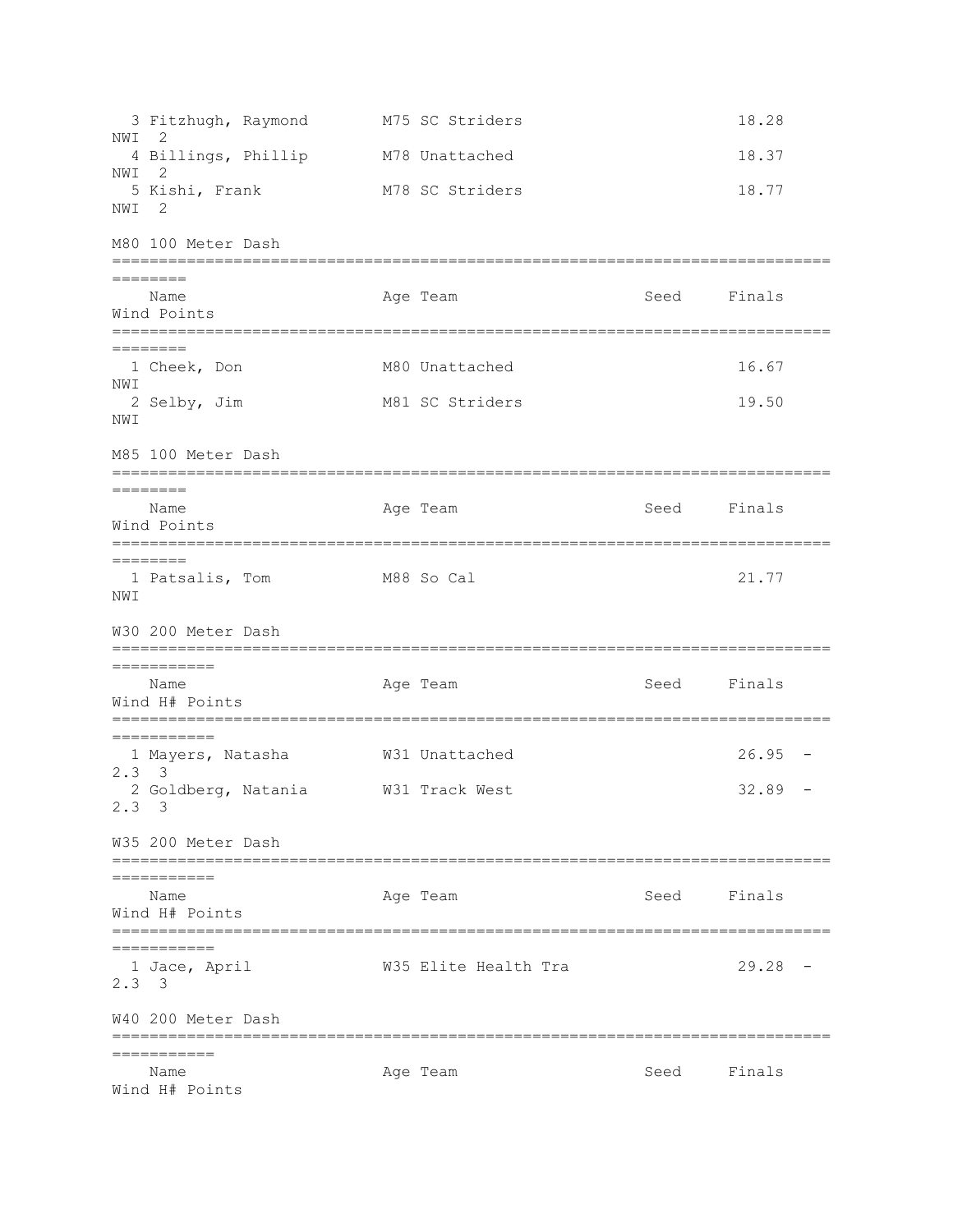============================================================================= =========== 1 Delaney, Moira W42 Unattached 31.46 - 2.3 3 2 Love, Letitia  $W44$  Elite Health Tra  $40.93$  -2.8 2 W45 200 Meter Dash ============================================================================= =========== Name **Age Team** Age Team Seed Finals Wind H# Points ============================================================================= =========== 1 Black, Jai W45 SC Striders 28.40 - 2.8 2 2 Ford, Alyson W45 Elite Health Tra 33.07 - 2.8 2 3 Bradford, Phyllis W48 Unattached 35.78 -2.8 2 4 Duenas, Susan W47 Westlake Track C 36.54 - 2.8 2 W50 200 Meter Dash ============================================================================= ======== Name **Age Team** Age Team Seed Finals Wind Points ============================================================================= ======== 1 Black, Cara W52 SC Striders 32.98 - 2.0 2 Brown, Leonora W52 Elite Health Tra 34.28 - 2.0 3 Selby, Debbie W53 SC Striders 37.61 - 2.0 W55 200 Meter Dash ============================================================================= ======== Name **Age Team** Age Team Seed Finals Wind Points ============================================================================= ======== 1 Bowman, Jeanne W57 SC Striders 33.22 - 2.0 2 Bowman, Tina W56 Beach Track Club 34.68 - 2.0 W60 200 Meter Dash ============================================================================= ======== Name **Age Team** Age Team Seed Finals Wind Points ============================================================================= ========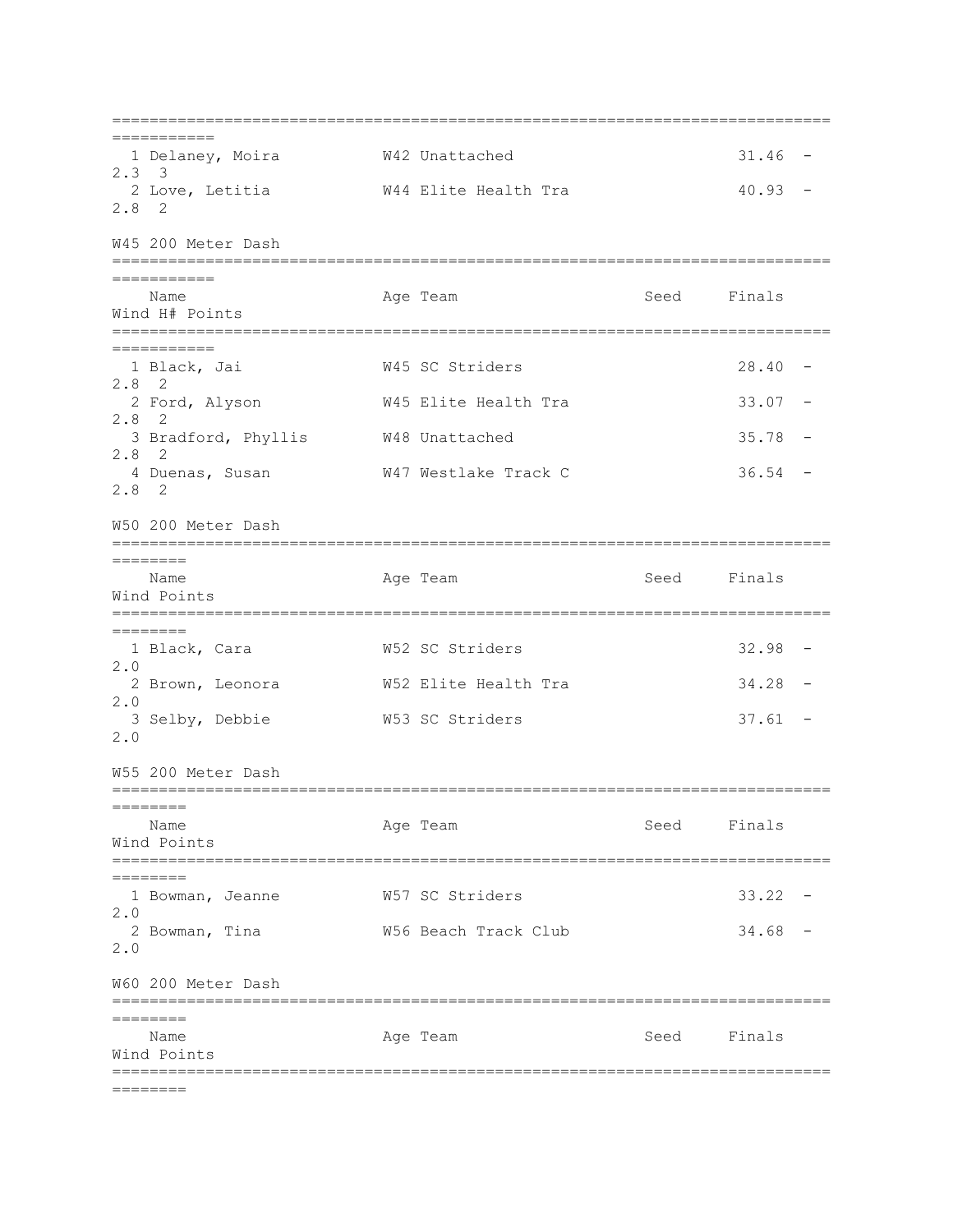| 1 Braxton, Freddie<br>2.0                                                                               | W60 Trojan Masters                                 |      | 41.80                   |                                                      |
|---------------------------------------------------------------------------------------------------------|----------------------------------------------------|------|-------------------------|------------------------------------------------------|
| M29&U 200 Meter Dash                                                                                    |                                                    |      |                         |                                                      |
| ===========<br>Name<br>Wind H# Points<br>===========                                                    | Age Team                                           | Seed | Finals                  |                                                      |
| ==========<br>1 Thornton, Brian<br>2.5<br>9<br>2 Peck, Ethan                                            | M28 Unattached<br>M24 Track West                   |      | 25.14<br>26.54          |                                                      |
| $2.5$ 9<br>M30 200 Meter Dash<br>===========                                                            |                                                    |      |                         |                                                      |
| Name<br>Wind H# Points                                                                                  | Age Team                                           |      | Seed Finals             |                                                      |
| ===========<br>1 Jones, Lenouris<br>$2.5$ 9<br>2 Lamarque, Patrice<br>$2.5$ 9<br>3 Ho, Thach<br>$2.5$ 9 | M30 Unattached<br>M32 Unattached<br>M34 Unattached |      | 23.06<br>24.70<br>25.57 |                                                      |
| M35 200 Meter Dash                                                                                      |                                                    |      |                         |                                                      |
| ===========<br>Name<br>Wind H# Points                                                                   | Age Team                                           | Seed | Finals                  |                                                      |
| ===========<br>1 Cook, Corey<br>2.5<br>-9                                                               | M38 Elite Health Tra                               |      | 28.82                   |                                                      |
| M40 200 Meter Dash                                                                                      |                                                    |      |                         |                                                      |
| Name<br>Wind H# Points                                                                                  | Age Team                                           | Seed | Finals                  |                                                      |
| ===========<br>1 Diedrick, Joseph<br>$2.5$ 8<br>2 Sawamura, John<br>2.58                                | M40 Unattached<br>M40 Unattached                   |      | 24.82<br>26.45          | $\overline{\phantom{m}}$<br>$\overline{\phantom{m}}$ |
| 3 Nash, Chris<br>2.58<br>4 Gates, Robert<br>2.5<br>- 8                                                  | M42 Unattached<br>M41 So Cal                       |      | 26.48<br>27.25          | $\overline{\phantom{m}}$                             |
| 5 Miles, Anthony<br>2.58                                                                                | M43 Unattached                                     |      | 29.07                   |                                                      |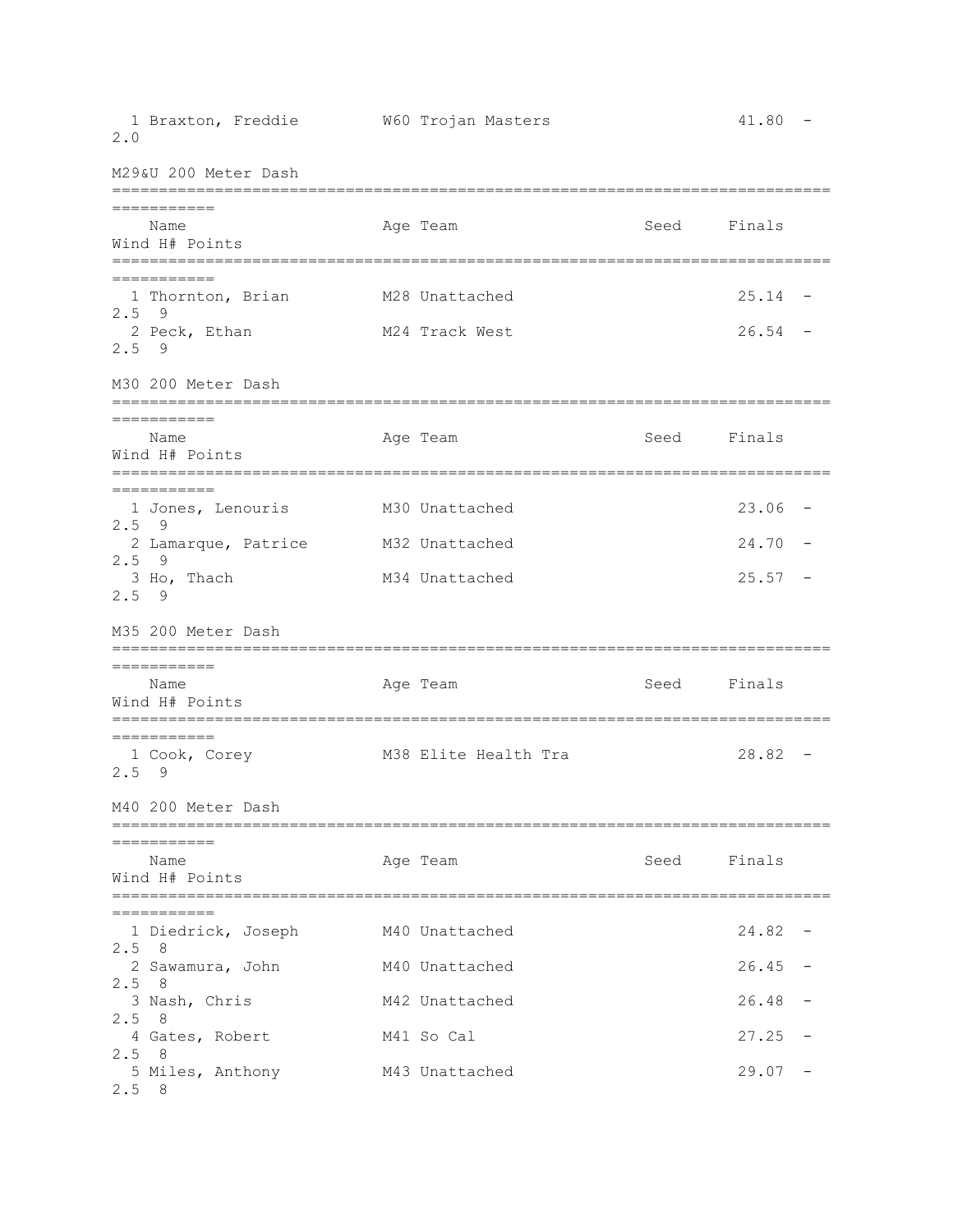M45 200 Meter Dash ============================================================================= =========== Name **Age Team** Age Team Seed Finals Wind H# Points ============================================================================= =========== 1 Sullivan, Michael M49 Unattached 24.46 - 2.9 7 2 Jefferson, Louis M46 Unattached 27.68 - 2.9 7 3 Howe, Don M49 Unattached 27.90 -2.9 7 4 Brito, Renato M45 Unattached 28.53 - 2.9 7 5 Schwartz, Don M46 Unattached 30.56 -2.9 7 M50 200 Meter Dash ============================================================================= =========== Name **Age Team** Age Team Seed Finals Wind H# Points ============================================================================= =========== 1 Cummings, Steve M54 Unattached 26.17 - 3.0 6 2 Muehlbacher, ED M51 Unattached 26.68 - 3.0 6 3 Hill, Philip M53 Elite Health Tra 28.30 -3.0 6 4 Griffiths, Bob M50 So Cal 30.90 - 3.0 6 M55 200 Meter Dash ============================================================================= =========== Name **Age Team** Age Team Seed Finals Wind H# Points ============================================================================= =========== 1 Leake, Damien M57 SC Striders 26.23 - 2.1 5 2 Richardson, Robert M56 SC Striders 26.24 -2.1 5 3 Klock, Steve M58 So Cal 28.24 - 2.1 5 M60 200 Meter Dash ============================================================================= =========== Name **Age Team** Age Team Seed Finals Wind H# Points ============================================================================= =========== 1 Pruitt, Matthews M64 Golden West AC 27.27 -2.1 4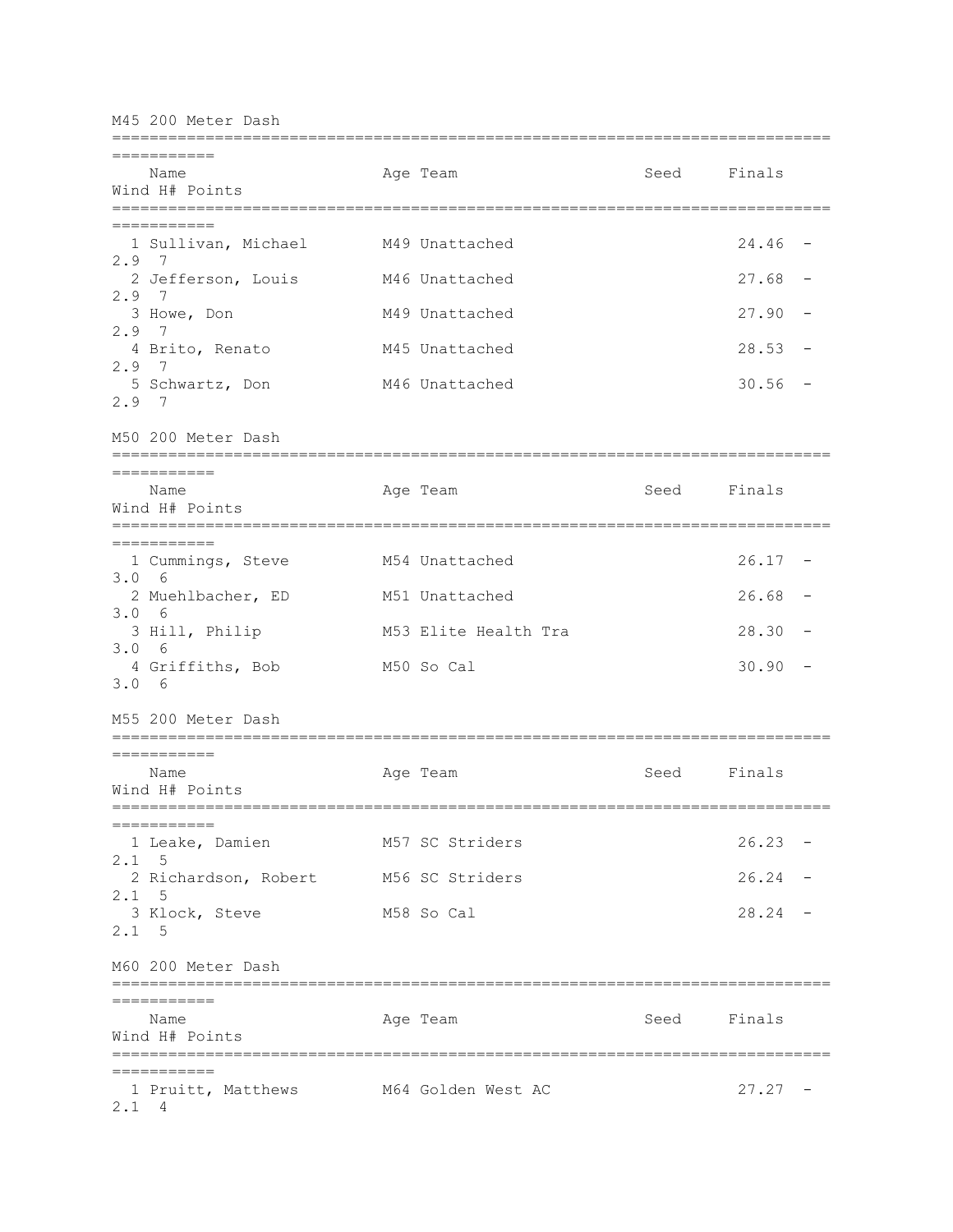2 Stucki, Ernie M60 SC Striders 28.08 - 2.1 4 3 Shaheed, Nolan M60 So Cal 29.33 -2.1 4 4 Crandall, Jim M64 SC Striders 30.59 - 2.1 4 5 Hall, Gary M63 Golden West AC 32.33 -2.1 4 M65 200 Meter Dash ============================================================================= =========== Name **Age Team** Age Team Seed Finals Wind H# Points ============================================================================= =========== 1 Honea, James M65 Unattached 26.95 - 2.1 3 2 Jones, Eric M67 Unattached 29.28 - 2.1 3 3 Randolph, Henry M67 Unattached 31.46 - 2.1 3 4 Ryan, Steve M69 SC Striders 32.89 - 2.1 3 M70 200 Meter Dash ============================================================================= =========== Name Age Team Age Team Seed Finals Wind H# Points ============================================================================= =========== 1 Thorpe, Karl M71 San Diego Impera 32.92 - 1.9 2 2 McAlpine, Robert M71 Unattached 34.29 - 1.9 2 3 Carr, John M71 Unattached 39.52 - 1.9 2 4 Harwood, Jerry M71 So Cal 49.47 -1.9 2 M75 200 Meter Dash ============================================================================= =========== Name **Age Team** Age Team Seed Finals Wind H# Points ============================================================================= =========== 1 Flory, Sam M77 SC Striders 34.52 -1.9 2 2 Rivera, Ben M76 Unattached 38.24 - 1.9 2 3 Billings, Phillip M78 Unattached 41.18 - 1.9 2 4 Kishi, Frank M78 SC Striders 41.81 - 1.9 2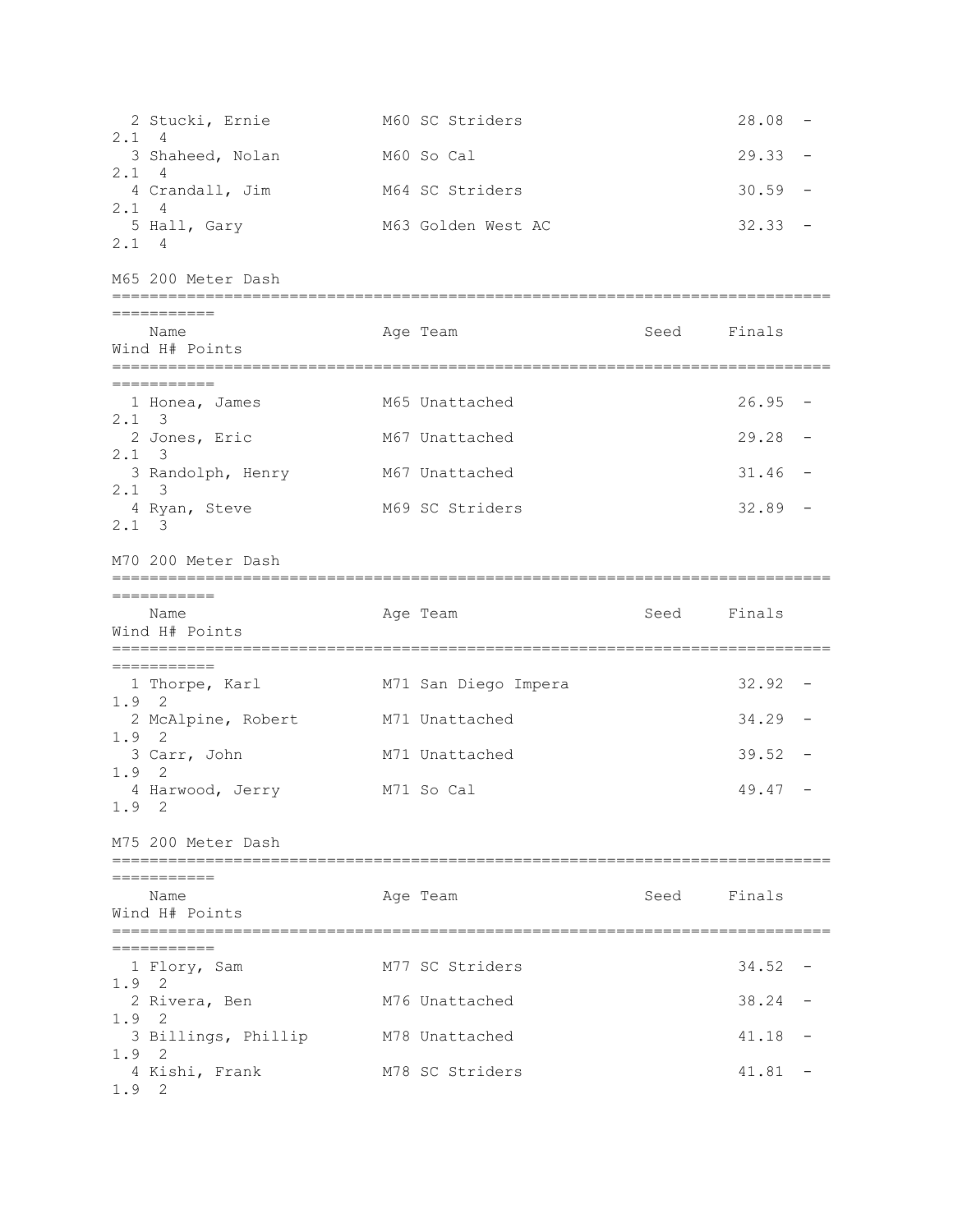M80 200 Meter Dash ============================================================================= ======== Name **Age Team** Age Team Seed Finals Wind Points ============================================================================= ======== 1 Cheek, Don M80 Unattached 35.67 - 3.3 2 Escobosa, Alfonso M82 SC Striders 39.71 -3.3 3 Selby, Jim M81 SC Striders 43.74 - 3.3 W30 400 Meter Run ============================================================================= ====== Name Age Team Seed Finals H# Points ============================================================================= ====== 1 Freemas, Jennifer M30 Track West 1:00.52 2 W35 400 Meter Run ============================================================================= ====== Name Age Team Seed Finals H# Points ============================================================================= ====== 1 Kristjansson, Siri Rosto W36 So Cal 1:01.21 2 2 Jace, April W35 Elite Health Tra 1:08.39 2 W40 400 Meter Run ============================================================================= ====== Name **Age Team Seed Finals H**# Points =============================================================================  $=$  1 Delaney, Moira W42 Unattached 1:09.59 2 2 Love, Letitia W44 Elite Health Tra 1:43.99 2 W45 400 Meter Run ============================================================================= ====== Name Age Team Seed Finals H# Points =============================================================================  $=$  1 Black, Jai W45 SC Striders 1:02.41 2 2 Ford, Alyson M45 Elite Health Tra 1:20.33 1 W50 400 Meter Run =============================================================================

 $=$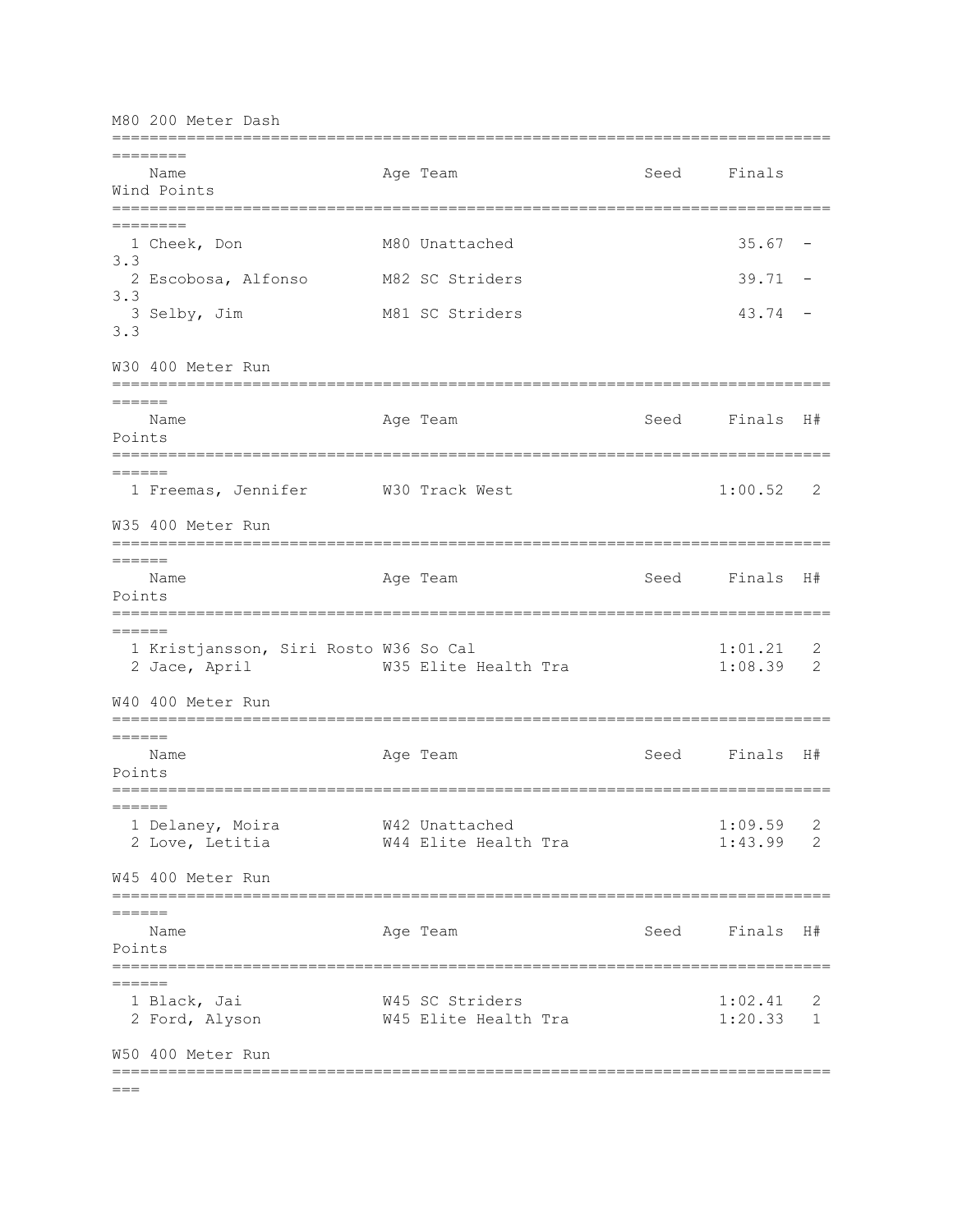| Points                        | Name                                                                          | Age Team                                                         | Seed                             | Finals                               |                  |
|-------------------------------|-------------------------------------------------------------------------------|------------------------------------------------------------------|----------------------------------|--------------------------------------|------------------|
| $===$                         | 1 Brown, Leonora                                                              | W52 Elite Health Tra                                             |                                  | 1:39.78                              |                  |
|                               | W60 400 Meter Run<br>================                                         | ---------------------------                                      |                                  |                                      |                  |
| $===$<br>Points               | Name                                                                          | Age Team                                                         | Seed                             | Finals                               |                  |
|                               | 1 Braxton, Freddie                                                            | W60 Trojan Masters                                               |                                  | 1:37.45                              |                  |
|                               | M29&U 400 Meter Run                                                           |                                                                  | ;=============================== |                                      |                  |
| $======$<br>Points            | Name                                                                          | Age Team                                                         |                                  | Seed Finals                          | H#               |
| $======$                      | ==========<br>1 James, Jamaal                                                 | M29 Unattached                                                   |                                  | 59.43                                | 4                |
|                               | M30 400 Meter Run<br>=========                                                |                                                                  |                                  |                                      |                  |
| $======$<br>Points            | Name                                                                          | Age Team                                                         | Seed                             | Finals                               | H#               |
| $======$                      | 1 Ho, Thach                                                                   | M34 Unattached                                                   |                                  | 58.15                                | 4                |
|                               | M35 400 Meter Run                                                             |                                                                  |                                  |                                      |                  |
| $======$<br>Points            | Name                                                                          | Age Team                                                         | Seed                             | Finals                               | H#               |
| $=$ $=$ $=$ $=$ $=$           | 1 Givens, Barry                                                               | M36 Unattached                                                   |                                  | 59.72                                | 4                |
|                               | M40 400 Meter Run                                                             |                                                                  |                                  |                                      |                  |
| $=$ $=$ $=$ $=$ $=$<br>Points | Name                                                                          | Age Team                                                         | Seed                             | Finals                               | H#               |
| $=======$                     |                                                                               |                                                                  |                                  |                                      |                  |
|                               | 1 Diedrick, Joseph<br>2 Gates, Robert<br>3 Sawamura, John<br>4 Miles, Anthony | M40 Unattached<br>M41 So Cal<br>M40 Unattached<br>M43 Unattached |                                  | 56.53<br>57.03<br>1:00.13<br>1:08.71 | 4<br>4<br>4<br>4 |
|                               | M45 400 Meter Run                                                             |                                                                  |                                  |                                      |                  |
| ======                        |                                                                               |                                                                  |                                  |                                      |                  |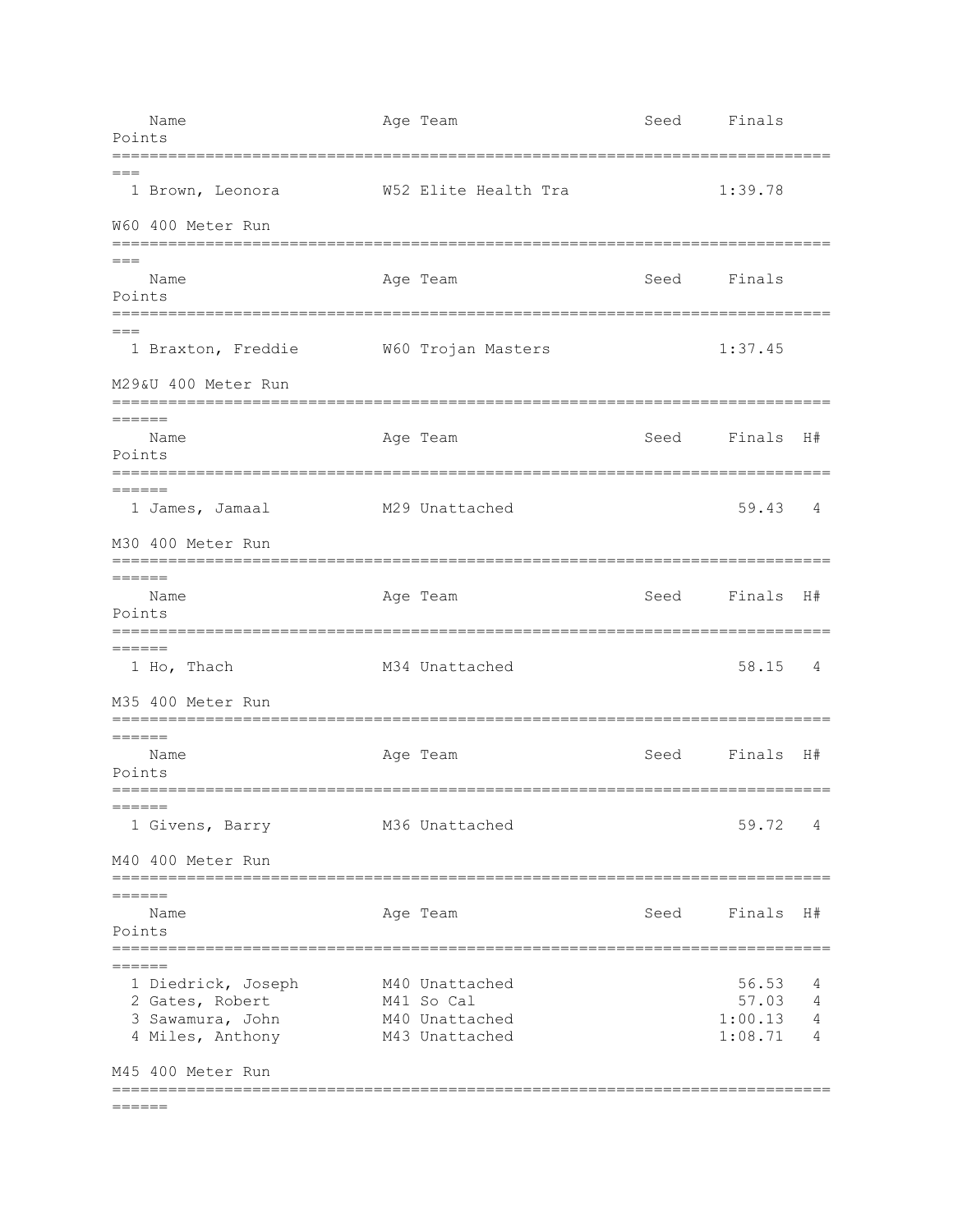Name Age Team Seed Finals H# Points ============================================================================= ====== 1 Davis, Jerry M49 Track West 58.99 3 M50 400 Meter Run ============================================================================= ====== Name **Age Team Seed Finals H**# Points =============================================================================  $=$ 1 Cummings, Steve M54 Unattached 1 1 2008 3 2 Muehlbacher, ED M51 Unattached 58.82 3 3 Araujo, John M52 Unattached 1:05.14 3 M55 400 Meter Run ============================================================================= ====== Name Age Team Seed Finals H# Points =============================================================================  $=$ 1 Richardson, Robert M56 SC Striders 1 1 2006 59.55 3 2 Klock, Steve M58 So Cal 1:06.50 3 3 LaCroix, Marcello M58 T J Dukla 1:25.18 2 -- Hecker, Andrew M55 Unattached DNF 3 M60 400 Meter Run ============================================================================= ====== Name  $A$ ge Team Seed Finals H# Points ============================================================================= ====== 1 Pruitt, Matthews M64 Golden West AC 1:08.91 2 2 Hall, Gary M63 Golden West AC 1:09.60 2 M65 400 Meter Run ============================================================================= === Name **Age Team** Age Team Seed Finals Points =============================================================================  $---$ 1 Randolph, Henry M67 Unattached 1:11.74 2 Jones, Eric M67 Unattached 1:11.84 3 Ryan, Steve M69 SC Striders 1:24.41 M80 400 Meter Run =============================================================================  $===$ Name Age Team Seed Finals Points =============================================================================  $=$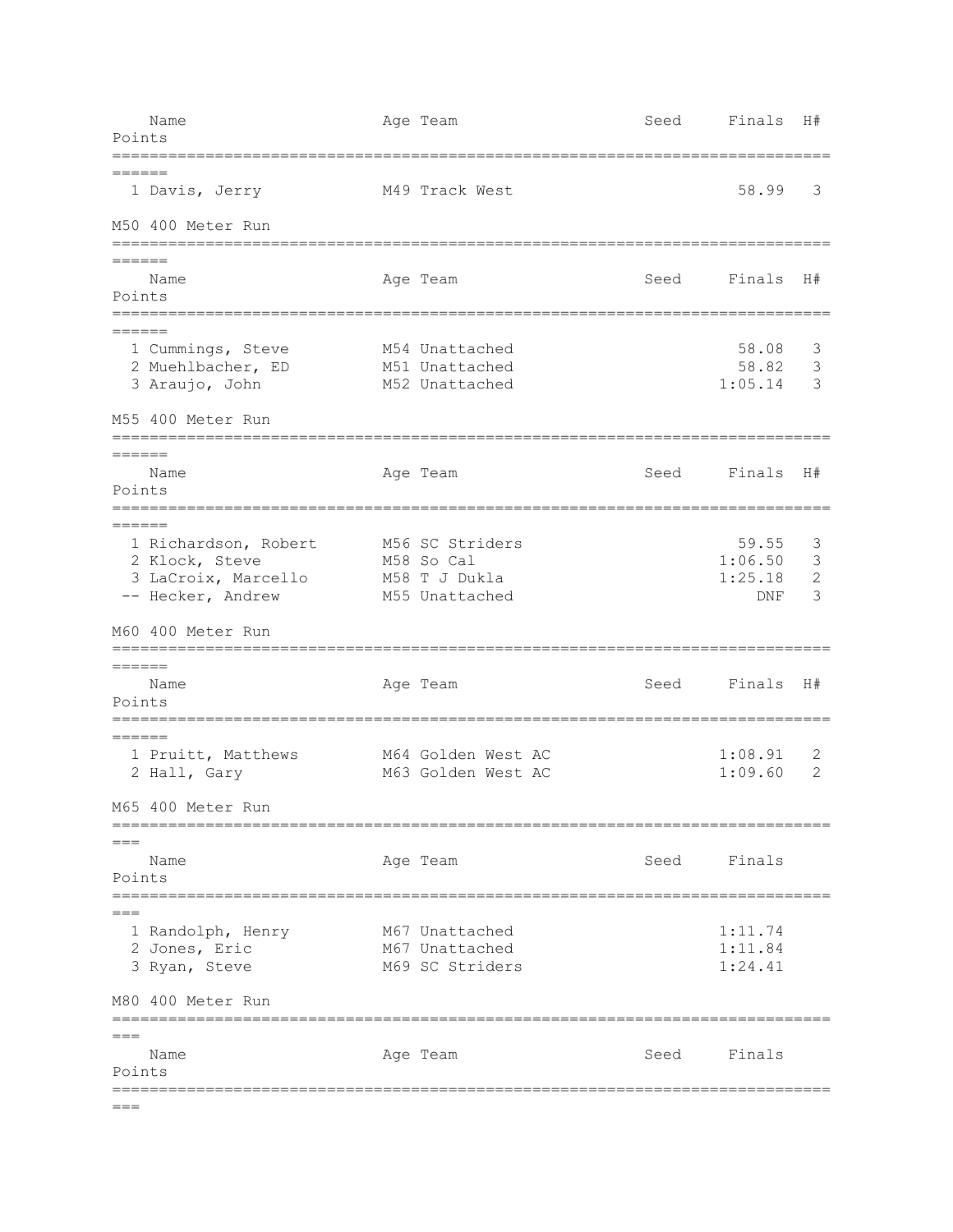1 Escobosa, Alfonso M82 SC Striders 1:47.03 W45 800 Meter Run =============================================================================  $===$ Name Age Team Seed Finals Points =============================================================================  $=$  1 Thornton, Sinead W45 Unattached 2:36.56 2 Duenas, Susan W47 Westlake Track C 3:10.01 W60 800 Meter Run =============================================================================  $=$  Name Age Team Seed Finals Points =============================================================================  $---$  1 Cox, Tracey W62 Elite Health Tra 3:44.76 M30 800 Meter Run =============================================================================  $=$  Name Age Team Seed Finals H# Points ============================================================================= ====== 1 Romero, Angel M33 Unattached 2:08.33 2 M40 800 Meter Run =============================================================================  $=$ Name Age Team Seed Finals H# Points =============================================================================  $=$  1 Garratt, John M43 Arizona 2:17.64 2 M45 800 Meter Run =============================================================================  $=$  Name Age Team Seed Finals H# Points =============================================================================  $------$ 1 Smith, Allen M47 Unattached 2:23.33 2 2 Gallego, Oliver M48 Elite Health Tra 2:27.06 2 M50 800 Meter Run =============================================================================  $=$ Name **Age Team Seed Finals H**# Points ============================================================================= ====== 1 Martinez, Alex M51 Run On Dallas 2:28.55 2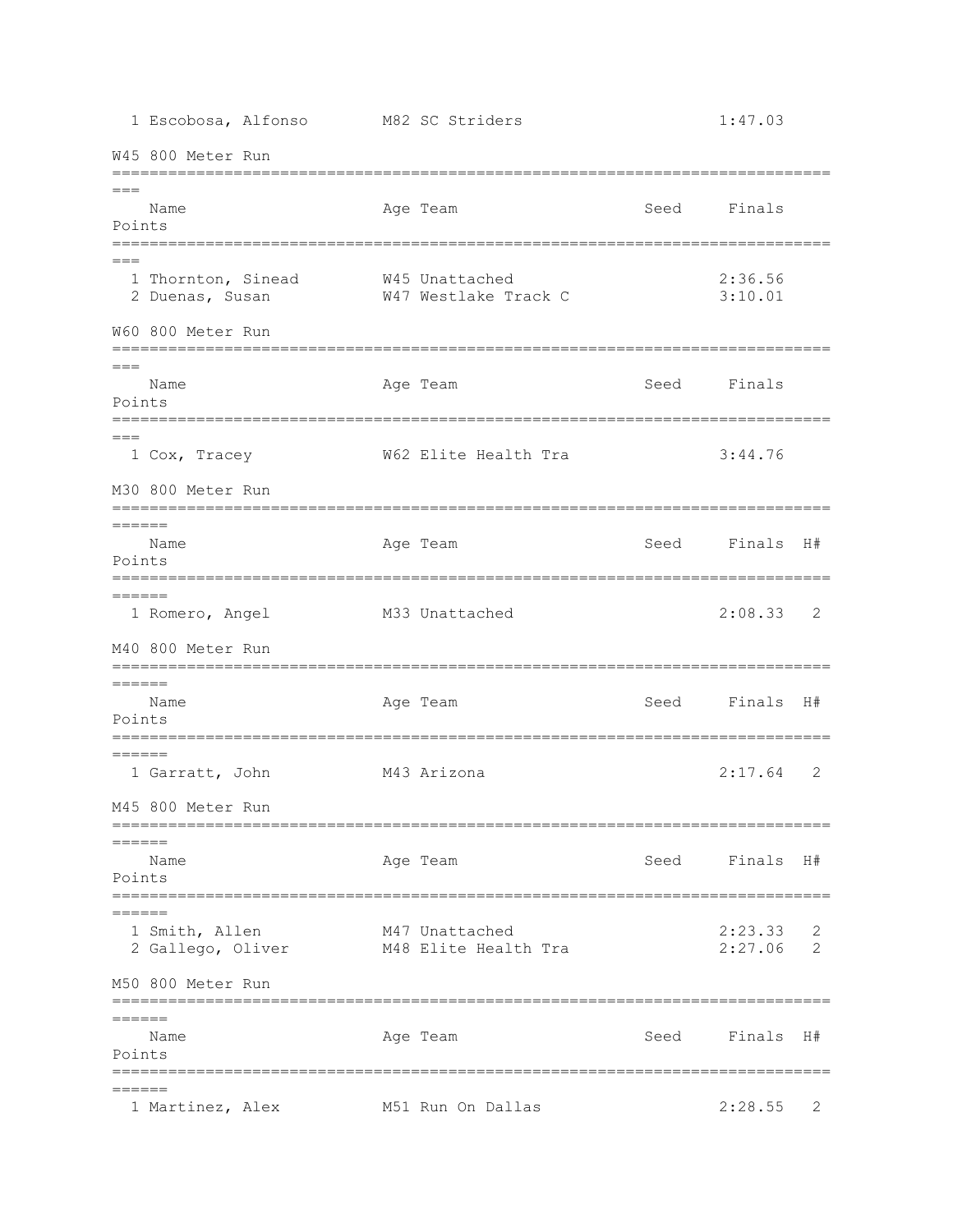2 Araujo, John M52 Unattached 2:30.35 2 M55 800 Meter Run =============================================================================  $=$  Name Age Team Seed Finals H# Points ============================================================================= ====== 1 Shapiro, Gary M58 Unattached 2:34.96 2 M60 800 Meter Run =============================================================================  $---$ Name Age Team Seed Finals Points ============================================================================= === 1 Hall, Gary M63 Golden West AC 2:32.17 M65 800 Meter Run =============================================================================  $=$ Name Age Team Seed Finals Points =============================================================================  $=$  1 Jones, Eric M67 Unattached 2:56.37 M70 800 Meter Run ============================================================================= === Name **Age Team** Age Team Seed Finals Points =============================================================================  $---$  1 Cohen, George M70 SC Striders 3:16.44 W29&U 1500 Meter Run =============================================================================  $---$ Name **Age Team** Age Team Seed Finals Points ============================================================================= === 1 Atkinson, Amy W20 Unattached 5:01.44 W35 1500 Meter Run =============================================================================  $=$ Name **Age Team** Age Team Seed Finals Points =============================================================================  $=$ 1 Kristjansson, Siri Rosto W36 So Cal 4:57.40 M35 1500 Meter Run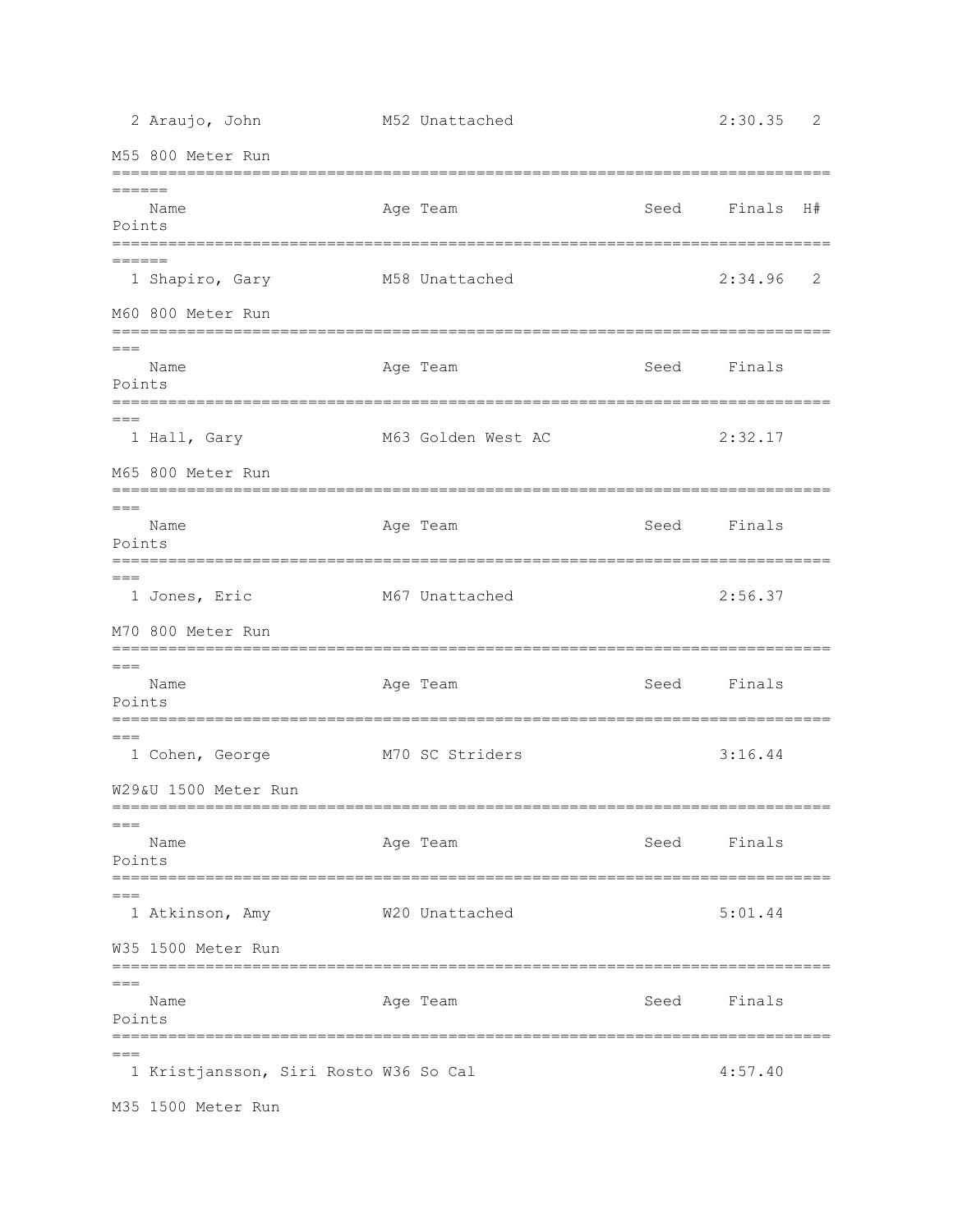=============================================================================  $=$ Name **Age Team** Age Team Seed Finals Points =============================================================================  $=$  1 Givens, Barry M36 Unattached 4:23.75 M40 1500 Meter Run ============================================================================= === Name Age Team Age Team Seed Finals Points =============================================================================  $=$ 1 Gates, Robert M41 So Cal 4:43.38 2 Davis, Robert M40 Unattached 4:46.71 M45 1500 Meter Run ============================================================================= === Name **Age Team** Age Team Seed Finals Points ============================================================================= === 1 Nesbit, Robert M46 Club Northwest 4:48.94 2 Gallego, Oliver M48 Elite Health Tra 3:50.66 3 Dietz, Mikie M46 So Cal 4:52.13 4 Smith, Allen M47 Unattached 4:59.11 M50 1500 Meter Run =============================================================================  $=$ Name **Age Team** Age Team Seed Finals Points =============================================================================  $---$  1 Nelson, Brian M52 Unattached 4:44.98 2 Araujo, John M52 Unattached 4:56.40 3 Cook, Dave M53 So Cal 4:58.65 4 Martinez, Alex M51 Run On Dallas 5:08.65 M55 1500 Meter Run ============================================================================= === Name **Age Team** Age Team Seed Finals Points ============================================================================= === 1 Velazquez, Hugo M59 Unattached 5:11.94 2 Salzman, Jeff M58 Unattached 5:14.05 3 Lassegard, Steve M57 SC Striders 5:44.30 M60 1500 Meter Run =============================================================================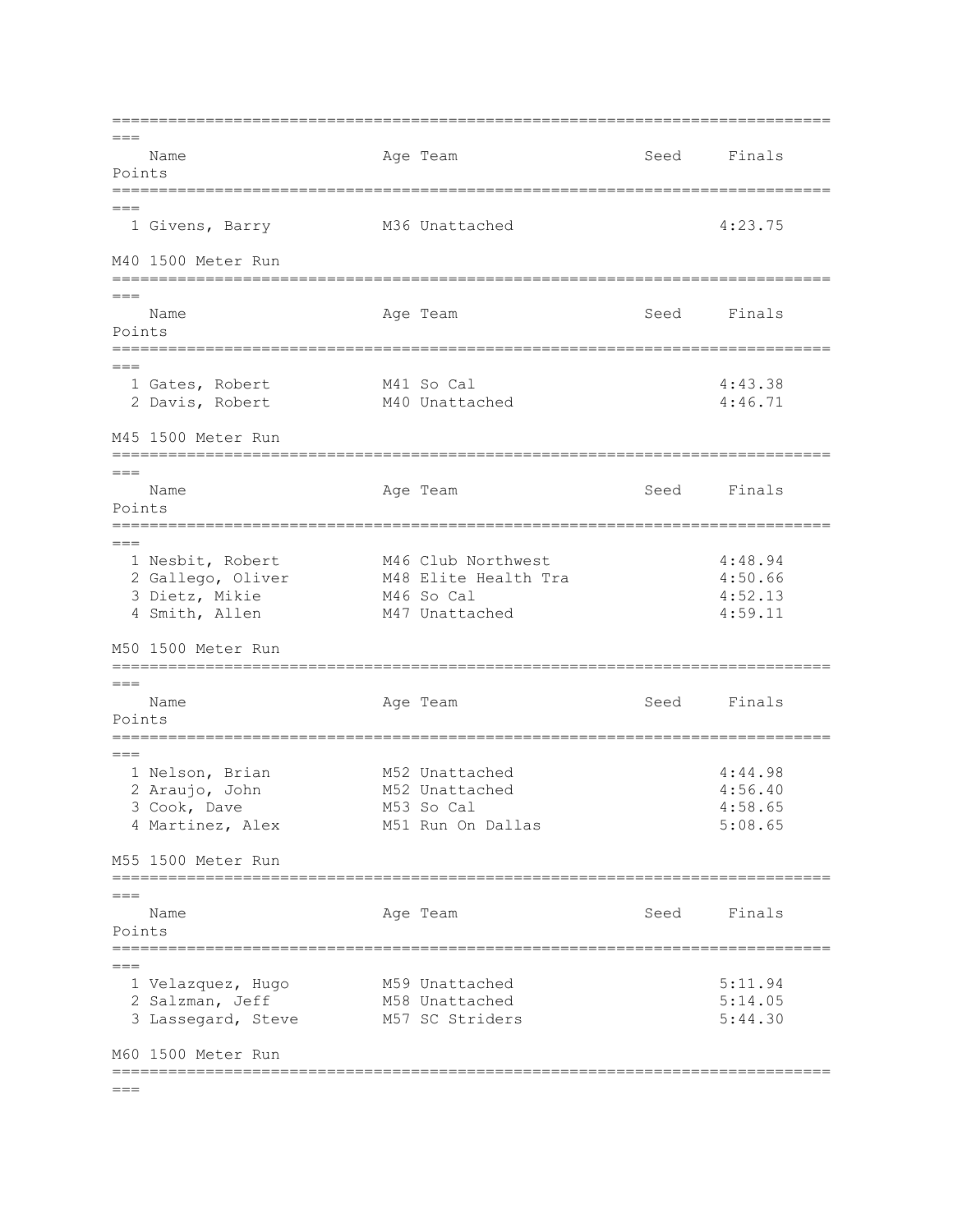| Points                | Name                                                                           | Age Team                                                                                | Seed | Finals                        |
|-----------------------|--------------------------------------------------------------------------------|-----------------------------------------------------------------------------------------|------|-------------------------------|
| $===$                 | 1 Shaheed, Nolan<br>2 Hall, Gary<br>3 Gonzalez, Salvador<br>M65 1500 Meter Run | =================================<br>M60 So Cal<br>M63 Golden West AC<br>M62 Unattached |      | 4:31.93<br>5:09.00<br>6:07.24 |
|                       |                                                                                |                                                                                         |      |                               |
| ===<br>Points         | Name                                                                           | Age Team                                                                                | Seed | Finals                        |
| $===$                 | 1 Gonzalez, Catarino<br>M80 1500 Meter Run                                     | M68 Unattached                                                                          |      | 5:36.44                       |
|                       |                                                                                |                                                                                         |      |                               |
| $===$<br>Points       | Name                                                                           | Age Team                                                                                | Seed | Finals                        |
| $===$                 | 1 Willis, Harold                                                               | M82 SC Striders                                                                         |      | 11:21.09                      |
|                       | W60 3000 Meter Run                                                             |                                                                                         |      |                               |
| $=$ $=$ $=$<br>Points | Name                                                                           | Age Team                                                                                | Seed | Finals                        |
| $===$                 | 1 Cox, Tracey                                                                  | W62 Elite Health Tra                                                                    |      | 15:32.24                      |
|                       | M35 3000 Meter Run                                                             |                                                                                         |      |                               |
| Points                | Name                                                                           | Age Team                                                                                | Seed | Finals                        |
| $===$                 | 1 Ramirez, Juan                                                                | M39 Unattached                                                                          |      | 9:29.34                       |
|                       | M45 3000 Meter Run                                                             |                                                                                         |      |                               |
| $===$<br>Points       | ============<br>Name                                                           | Age Team                                                                                | Seed | Finals                        |
| $===$                 | 1 Gallego, Oliver<br>2 Nesbit, Robert                                          | M48 Elite Health Tra<br>M46 Club Northwest                                              |      | 10:23.75<br>10:40.59          |
|                       | M50 3000 Meter Run                                                             |                                                                                         |      |                               |
| $===$                 |                                                                                |                                                                                         |      |                               |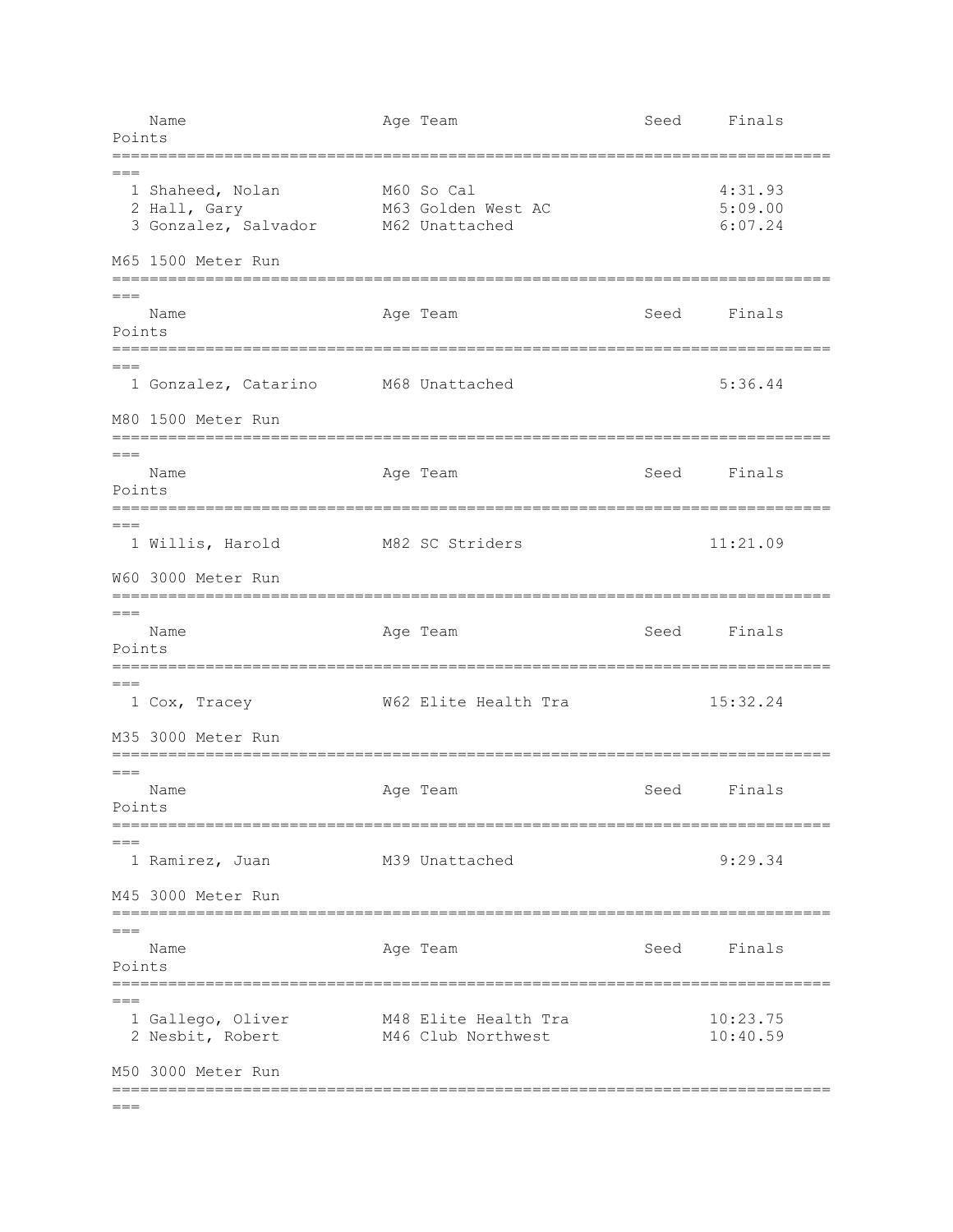| Name<br>Points                                                            | Age Team                                       | Seed | Finals                           |  |
|---------------------------------------------------------------------------|------------------------------------------------|------|----------------------------------|--|
| $===$<br>1 Nelson, Brian<br>2 Araujo, John<br>3 Cook, Dave                | M52 Unattached<br>M52 Unattached<br>M53 So Cal |      | 10:16.51<br>10:49.48<br>10:53.51 |  |
| M55 3000 Meter Run                                                        |                                                |      |                                  |  |
| $===$<br>Name<br>Points                                                   | Age Team                                       | Seed | Finals                           |  |
| 1 Lassegard, Steve                                                        | M57 SC Striders                                |      | 11:50.23                         |  |
| M50 100 Short Hurdles                                                     |                                                |      |                                  |  |
| ========<br>Name<br>Wind Points                                           | Age Team                                       | Seed | Finals                           |  |
| $=$ =======<br>1 Niroumand, Mahmoud M52 Unattached<br>NWI                 |                                                |      | 16.71                            |  |
| M55 100 Short Hurdles                                                     |                                                |      |                                  |  |
| :==================================<br>$=$ =======<br>Name<br>Wind Points | =======================<br>Age Team            | Seed | Finals                           |  |
| ========<br>1 Wilson, Thad<br>NWI                                         | M59 Pacific Coast Tr                           |      | 16.53                            |  |
| 2 Hecker, Andrew<br>NWI                                                   | M55 Unattached                                 |      | 20.17                            |  |
| M50 400 Long Hurdles                                                      |                                                |      |                                  |  |
| $===$<br>Name<br>Points                                                   | Age Team                                       |      | Seed Finals                      |  |
| $===$<br>1 Cummings, Steve                                                | M54 Unattached                                 |      | 1:06.38                          |  |
| M55 400 Long Hurdles                                                      |                                                |      |                                  |  |
| $===$<br>Name<br>Points<br>========================                       | Age Team<br>==============================     | Seed | Finals                           |  |
| $===$<br>1 Hecker, Andrew                                                 | M55 Unattached                                 |      | 1:19.53                          |  |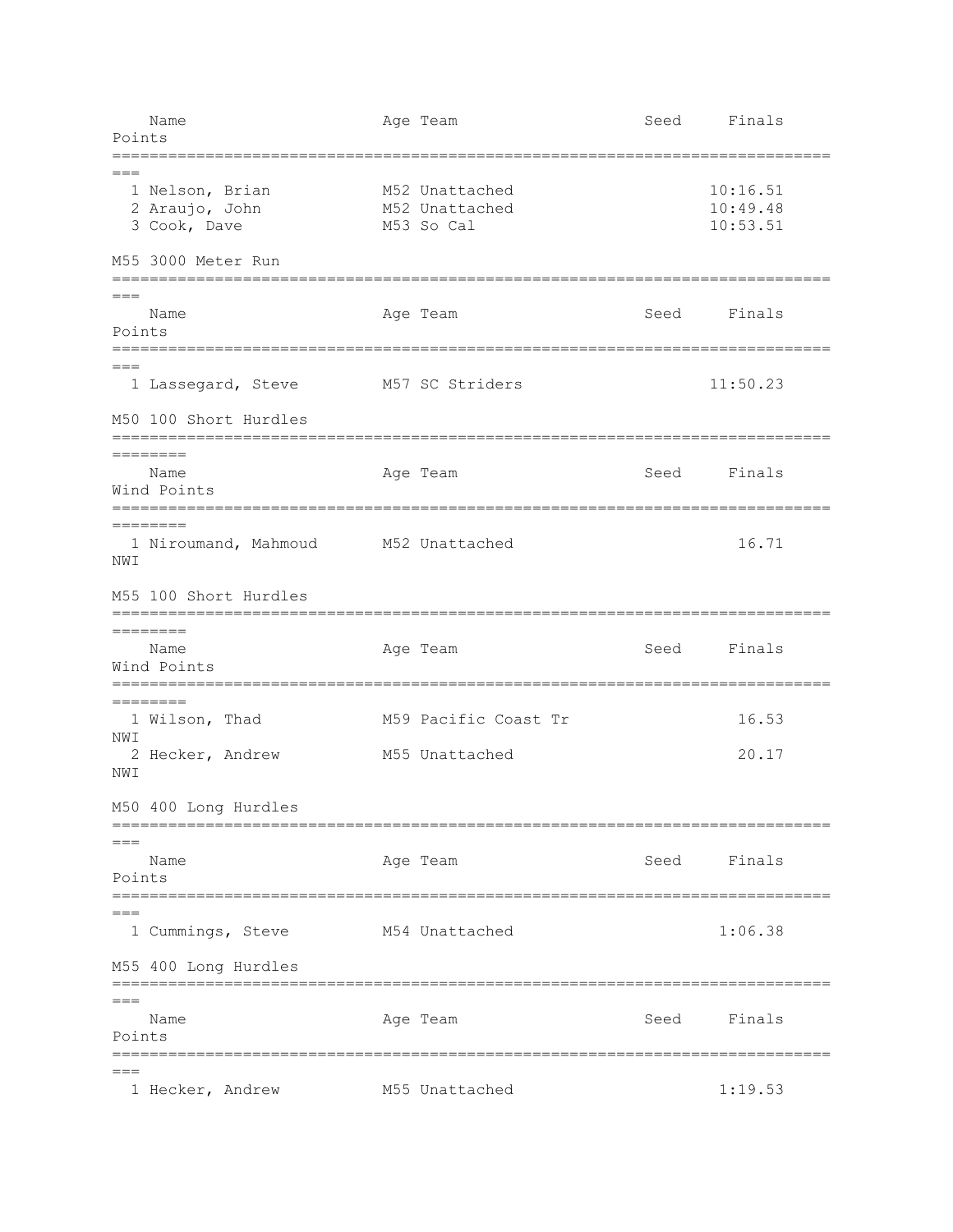W40 High Jump  $\qquad -$ Age Team Name Seed Finals Points 1 Martin, Leslie W41 Unattached 1.18m W45 High Jump  $=$  $=$  $=$  $N$ ame Age Team Seed Finals Points  $---$ 1 Freetly, Kim W47 Pacific Coast Tr 1.33m W50 High Jump  $\frac{1}{2}$ Age Team Name Seed Finals Points  $==$ 1 Vaughn, Karen W52 Unattached 1.15m W60 High Jump  $= - -$ Age Team Seed Finals Name Points 1 Steekelenburg, Annelies W62 SC Striders 1.35m M40 High Jump  $=$  $=$  $=$ Age Team Seed Finals Name Points  $=$  $=$  $=$ 1 Diedrick, Joseph M40 Unattached 1.62m M45 High Jump  $= ==$ Name Age Team Seed Finals Points  $---$ 1 Schwartz, Don M46 Unattached 1.57m M50 High Jump  $= == =$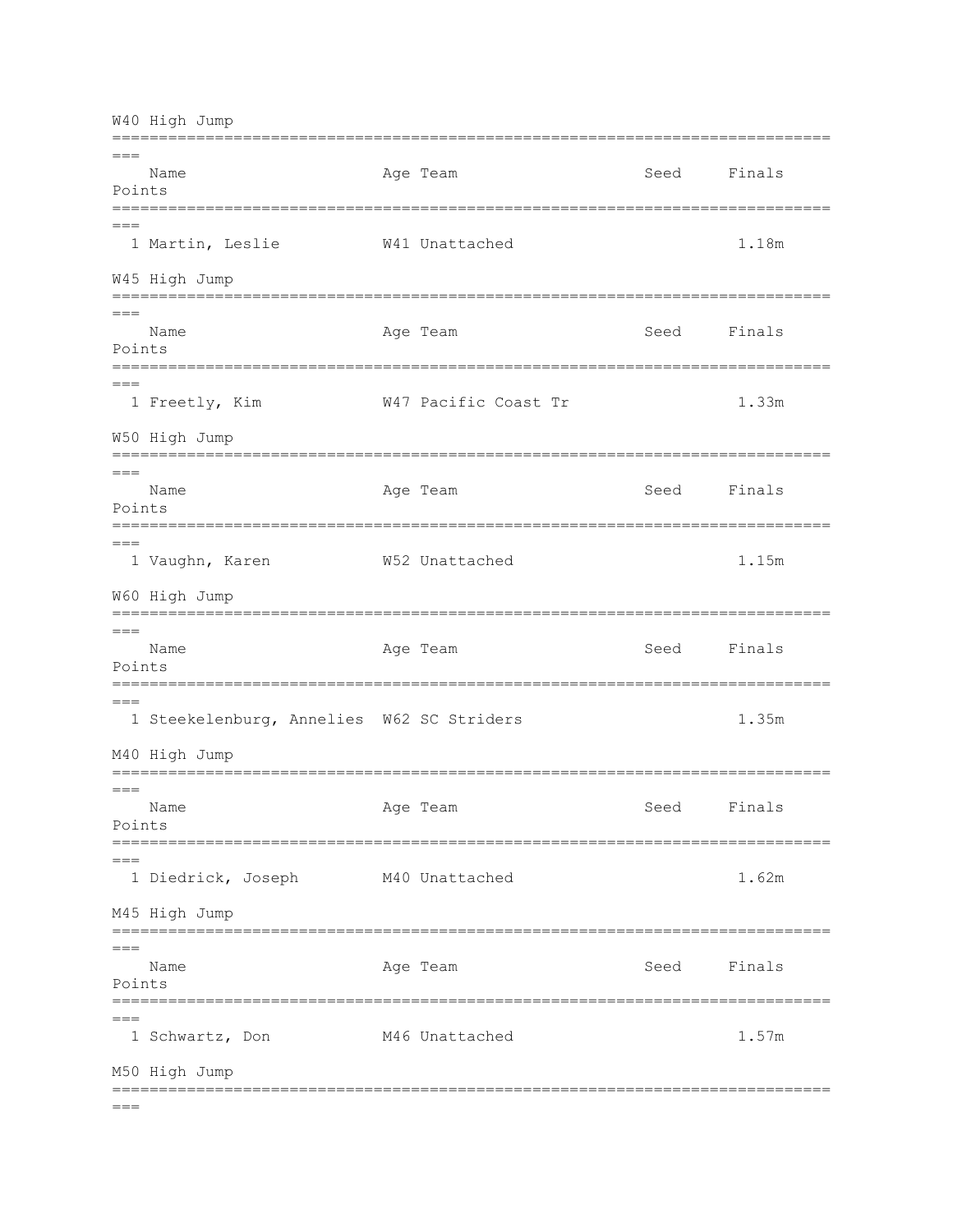| Points                | Name                                 | Age Team                                  | Seed | Finals         |
|-----------------------|--------------------------------------|-------------------------------------------|------|----------------|
| $==$                  | ========<br>1 Berezousky, Victor     | =======================<br>M50 Unattached |      | 1.67m          |
|                       | M55 High Jump                        |                                           |      |                |
| Points                | Name<br>==========                   | Age Team                                  | Seed | Finals         |
| $==$                  | 1 Weeks, Don<br>2 Watson, Richard    | M55 Unattached<br>M57 SC Striders         |      | 1.52m<br>1.32m |
|                       | M60 High Jump<br>=================   |                                           |      |                |
| $=$ $=$ $=$<br>Points | Name                                 | Age Team                                  | Seed | Finals         |
| $===$                 | 1 Rader, Charlie<br>2 Sheets, Bob    | M62 So Cal<br>M60 Unattached              |      | 1.57m<br>0.95m |
|                       | M65 High Jump<br>==================  |                                           |      |                |
| $===$<br>Points       | Name                                 | Age Team                                  | Seed | Finals         |
| $==$                  | 1 Dobroth, John<br>-- Dvorak, Donald | M68 Unattached<br>M68 Unattached          |      | 1.52m<br>ΝH    |
|                       | M70 High Jump                        |                                           |      |                |
| $== =$<br>Points      | Name                                 | Age Team                                  | Seed | Finals         |
|                       | 1 Perry, Dave                        | M71 Unattached                            |      | 1.40m          |
|                       | M75 High Jump<br>==============      |                                           |      |                |
| $===$<br>Points       | Name                                 | Age Team                                  | Seed | Finals         |
| $==$                  | 1 Fitzhugh, Raymond                  | M75 SC Striders                           |      | 1.20m          |
| $===$                 | M29&U Pole Vault                     |                                           |      |                |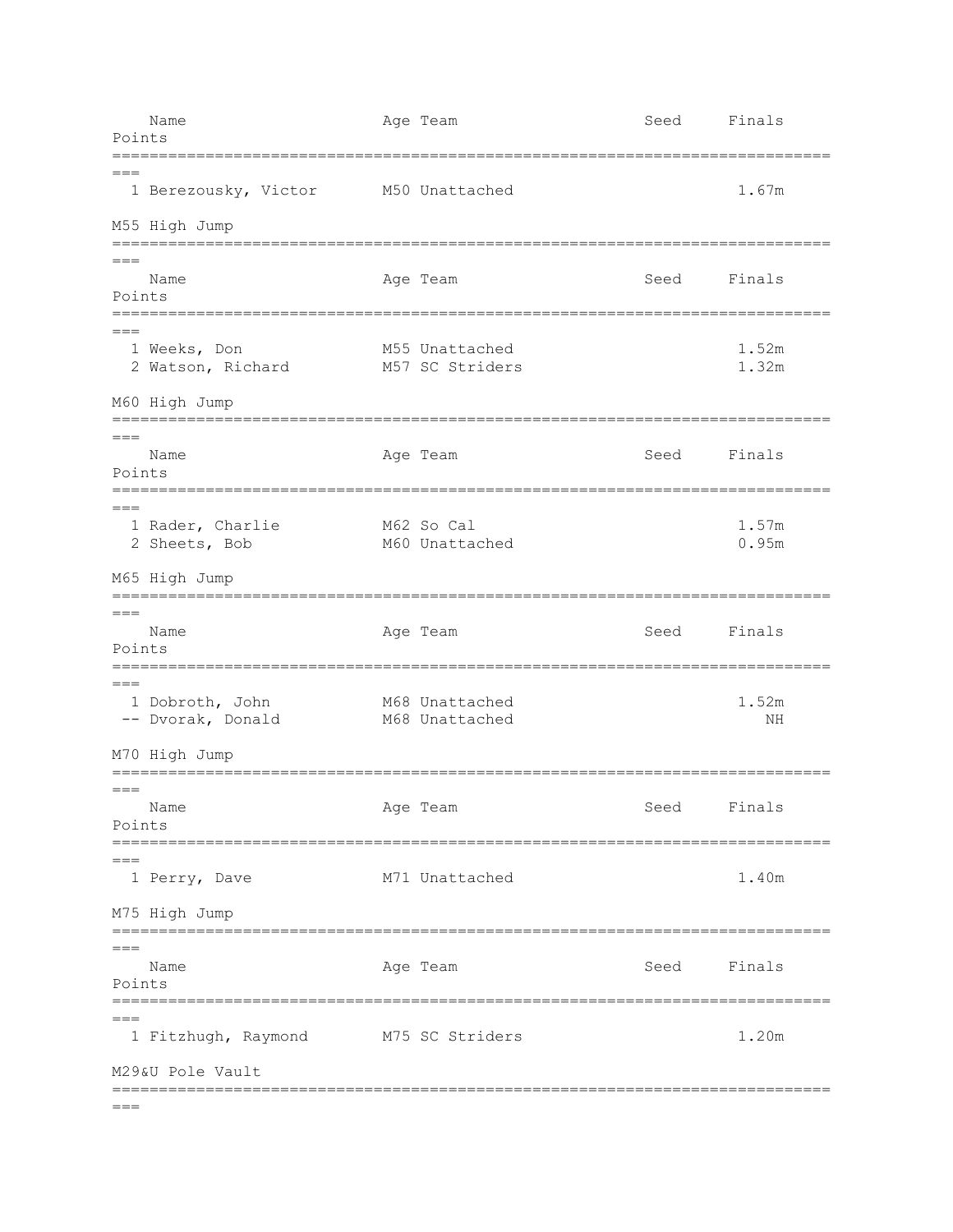Name Age Team Age Team Seed Finals Points ============================================================================= === -- Buerger, J.D. M29 Unattached NH M45 Pole Vault =============================================================================  $=$ Name **Age Team** Age Team Seed Finals Points =============================================================================  $=$  1 McIntyre, Tim M49 Higher Flyer 4.10m M50 Pole Vault =============================================================================  $===$ Name **Age Team** Age Team Seed Finals Points =============================================================================  $=$ 1 Brown, Charles M54 Unattached 4.10m 1 Beck, Wendell M51 Unattached 4.10m 3 Berezousky, Victor M50 Unattached 3.80m 4 Hogan, Mike M50 Unattached 3.65m M55 Pole Vault =============================================================================  $=$ Name **Age Team** Age Team Seed Finals Points =============================================================================  $=$ 1 Bentz, Kirk M55 So Cal 3.95m 2 Hardison, Steve M59 Golden West AC 3.65m W35 Long Jump ============================================================================= ======== Name Age Team Seed Finals Wind Points ============================================================================= ======== 1 Nesbit, Janelle W38 Unattached 2.73m 2.0 W50 Long Jump ============================================================================= ======== Name **Age Team** Age Team Seed Finals Wind Points ============================================================================= ======== 1 Byrne, Alisa W52 Pacific Coast Tr 3.81m 2.1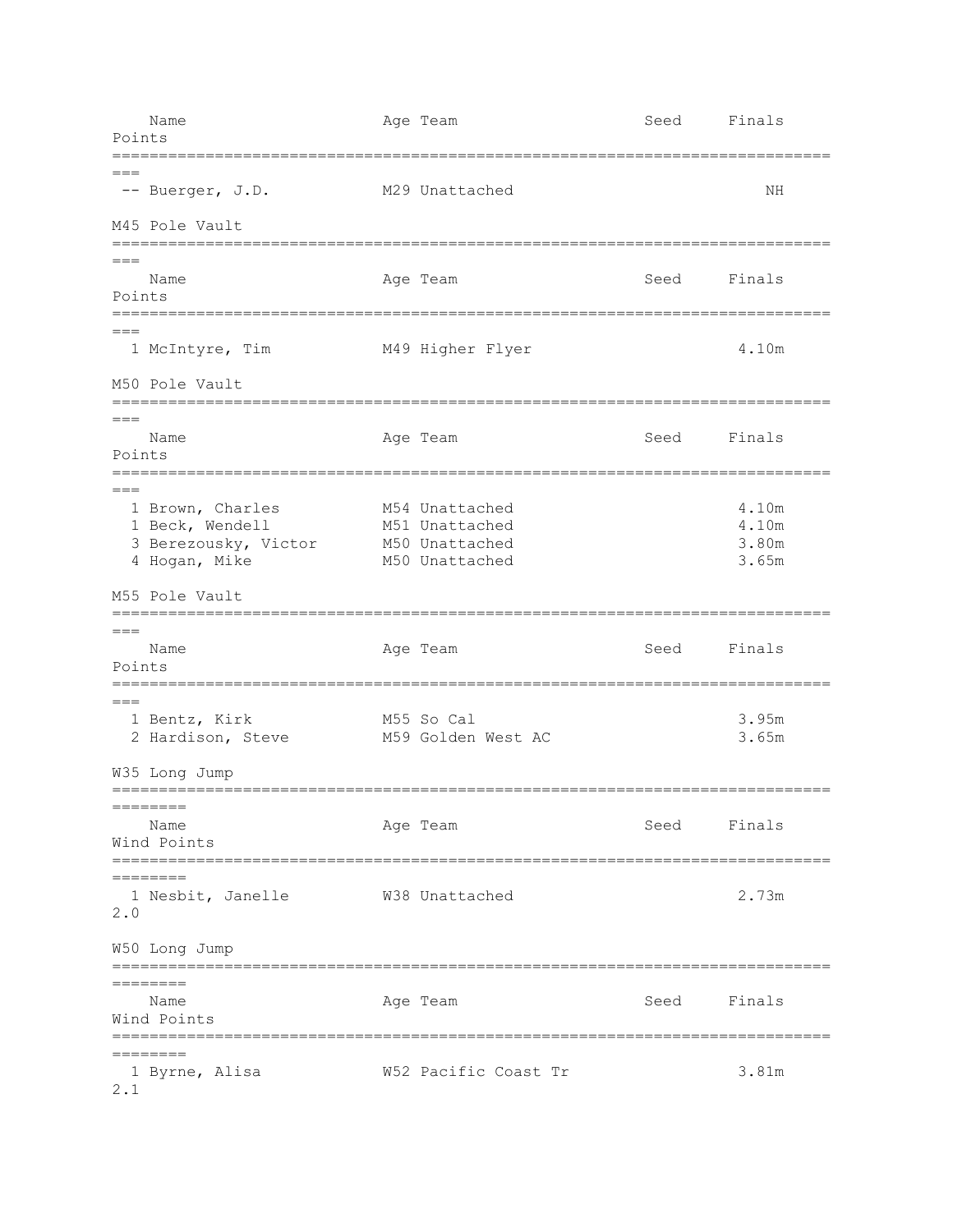W55 Long Jump ============================================================================= ======== Name **Age Team** Age Team Seed Finals Wind Points ============================================================================= ======== 1 Cohn, Linda W57 SC Striders 4.03m 1.7 W65 Long Jump ============================================================================= ======== Name **Age Team** Age Team Seed Finals Wind Points ============================================================================= ======== 1 Sneider, Sarah  $W$ 65 Unattached 2.65m 1.4 W75 Long Jump =============================================================================  $=$ Name Age Team Seed Finals Wind Points ============================================================================= ======== 1 Kuehne, Magdalena W79 SC Striders 2.65m 1.5 M35 Long Jump ============================================================================= ======== Name **Age Team** Age Team Seed Finals Wind Points ============================================================================= ======== 1 Swisher, Jason M35 Unattached 5.32m NWI M40 Long Jump ============================================================================= ======== Name Age Team Seed Finals Wind Points ============================================================================= ======== 1 Downey, Bruce M44 Unattached 5.84m NWI 2 Nash, Chris **M42 Unattached** 5.37m NWI 3 Diedrick, Joseph M40 Unattached 5.13m 2.0 4 Woods, David M40 Unattached 4.28m NW<sub>T</sub>

M45 Long Jump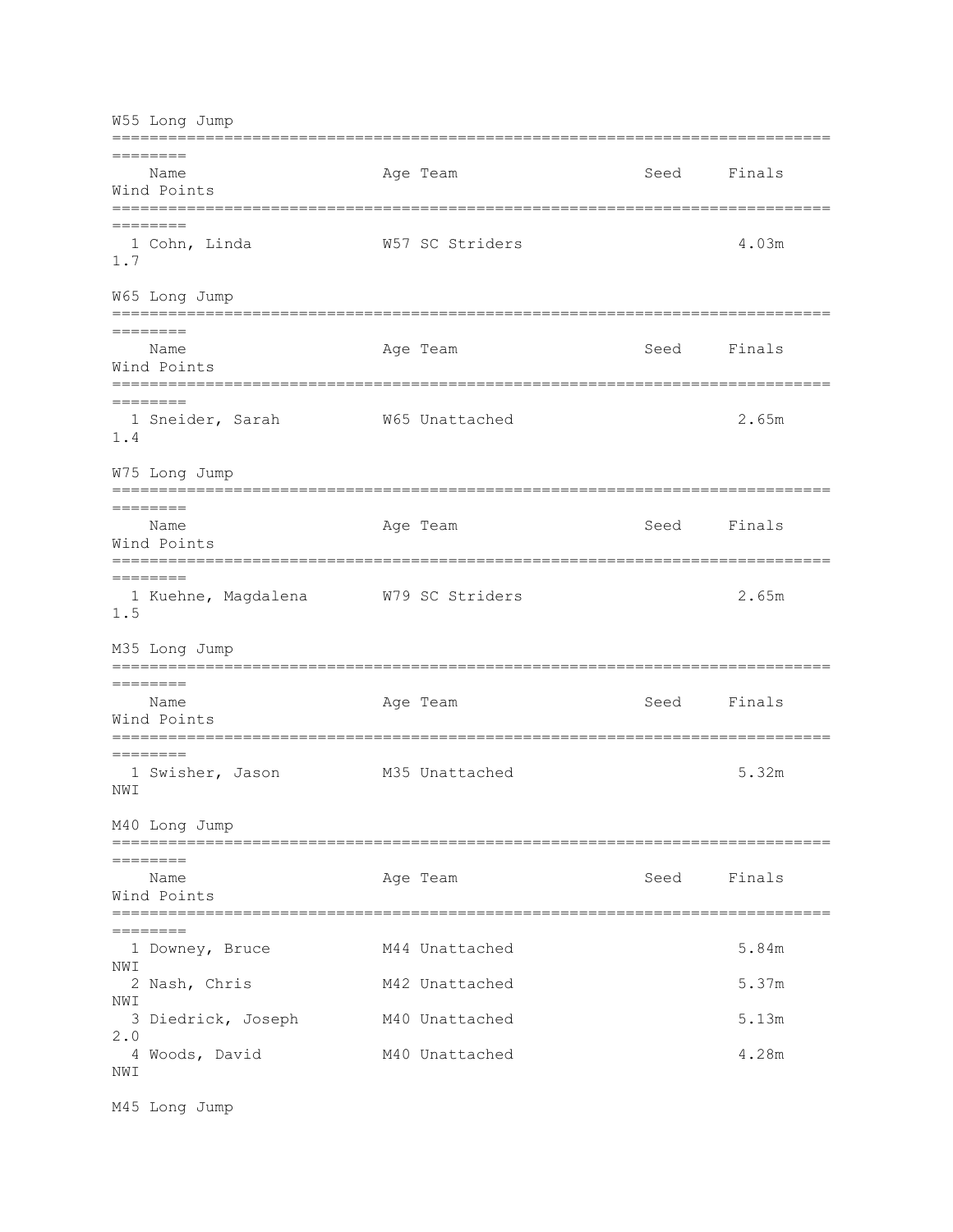| ==================                              |                      |             | ================ |
|-------------------------------------------------|----------------------|-------------|------------------|
| ========                                        |                      |             |                  |
| Name<br>Wind Points                             | Age Team             | Seed Finals |                  |
|                                                 |                      |             |                  |
| ========                                        |                      |             |                  |
| 1 Biggers, Kevin<br>NWI                         | M47 Unattached       |             | 5.80m            |
| 2 Cramer, Bruce <sup>'</sup>                    | M48 Unattached       |             | 4.80m            |
| NWI                                             |                      |             |                  |
| 3 Schwartz, Don<br>2.0                          | M46 Unattached       |             | 4.77m            |
|                                                 |                      |             |                  |
| M50 Long Jump                                   |                      |             |                  |
| ========                                        |                      |             |                  |
| Name                                            | Age Team             | Seed        | Finals           |
| Wind Points                                     |                      |             |                  |
| ========<br>========                            |                      |             |                  |
| 1 Niroumand, Mahmoud                            | M52 Unattached       |             | 5.19m            |
| NWI<br>2 Sargenti, William                      | M50 Unattached       |             | 4.40m            |
| NWI                                             |                      |             |                  |
| 3 Mendoza, Charlie M52 Unattached               |                      |             | 4.09m            |
| NWI                                             |                      |             |                  |
| M55 Long Jump                                   |                      |             |                  |
|                                                 |                      |             |                  |
| ========<br>Name                                | Age Team             | Seed        | Finals           |
| Wind Points                                     |                      |             |                  |
|                                                 |                      |             |                  |
| $=$ =======<br>1 Bentz, Kirk                    | M55 So Cal           |             | 5.39m            |
| NW T                                            |                      |             |                  |
| 2 Wilson, Thad                                  | M59 Pacific Coast Tr |             | 5.18m            |
| 2.0<br>3 Censullo, Rick                         | M57 So Cal           |             | 4.57m            |
| NWI                                             |                      |             |                  |
| 4 Tipping, Mike                                 | M57 So Cal           |             | 4.31m            |
| NWI<br>5 Watson, Richard                        | M57 SC Striders      |             | 3.90m            |
| NWI                                             |                      |             |                  |
| 6 Pittman, Patrick Thomas M57 Unattached<br>NWI |                      |             | 3.89m            |
| 7 LaCroix, Marcello                             | M58 T J Dukla        |             | 3.00m            |
| NWI                                             |                      |             |                  |
| M60 Long Jump                                   |                      |             |                  |
|                                                 |                      |             |                  |
| ========                                        |                      |             |                  |
| Name<br>Wind Points                             | Age Team             | Seed        | Finals           |
|                                                 |                      |             |                  |
| ========                                        |                      |             |                  |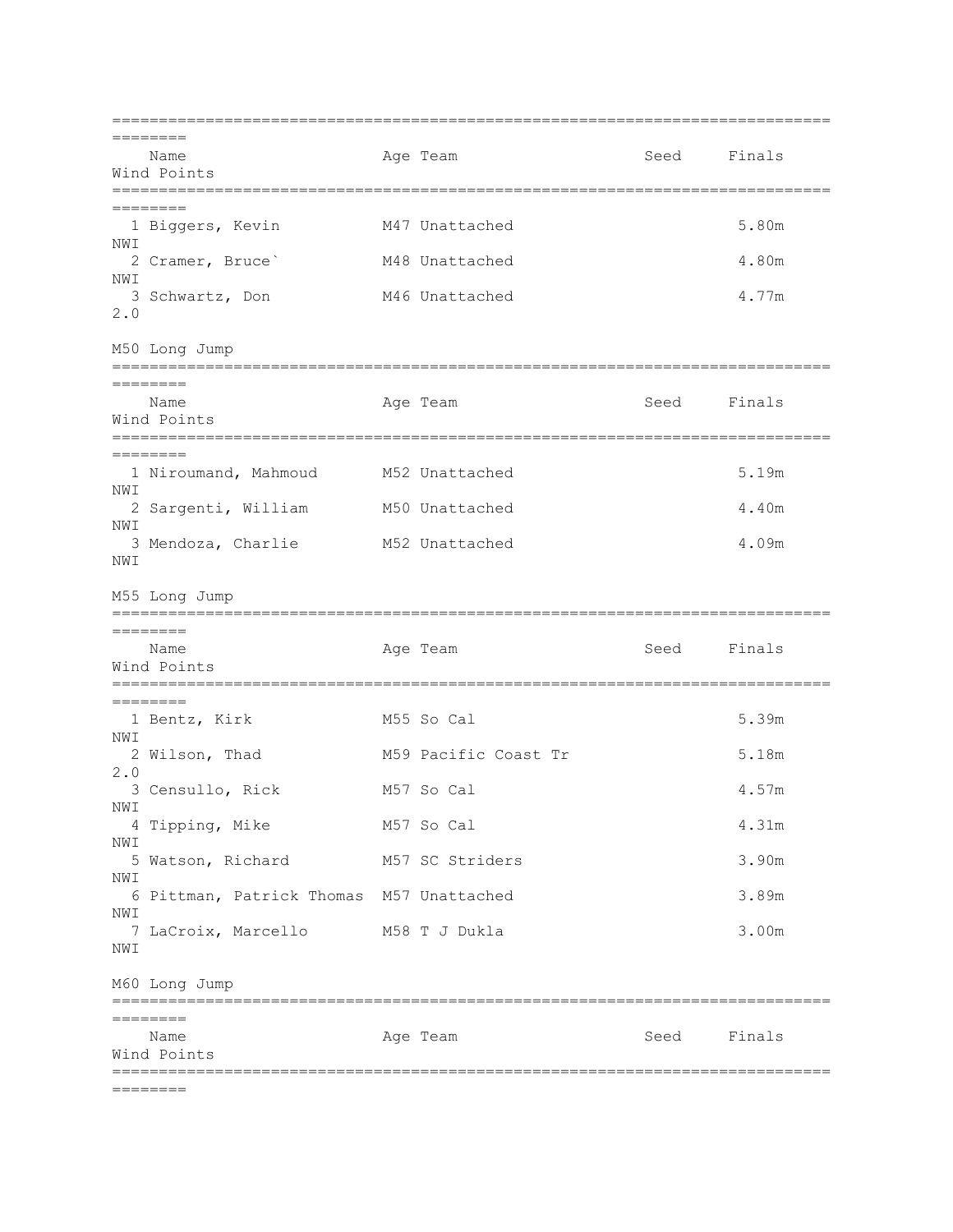1 Flowers, Carl M63 So Cal 4.59m 2.0 2 Mimm, Greg 6.39m 1.7 M65 Long Jump ============================================================================= ======== Name Age Team Seed Finals Wind Points ============================================================================= ======== 1 Morris, Rufus M65 SC Striders 3.16m 2.5 2 Dvorak, Donald M68 Unattached 4.23m 2.2 M70 Long Jump ============================================================================= ======== Name **Age Team** Age Team Seed Finals Wind Points ============================================================================= ======== 1 Harwood, Jerry M71 So Cal 2.99m 1.6 M75 Long Jump ============================================================================= ======== Name **Age Team** Age Team Seed Finals Wind Points ============================================================================= ======== 1 Richards, Dick M75 San Diego Impera 4.53m 2.0 2 Fitzhugh, Raymond M75 SC Striders 3.42m 2.4 M85 Long Jump ============================================================================= ======== Name **Age Team** Age Team Seed Finals Wind Points ============================================================================= ======== 1 Patsalis, Tom M88 So Cal 2.74m 2.3 W75 Triple Jump ============================================================================= ======== Name **Age Team** Age Team Seed Finals Wind Points ============================================================================= ========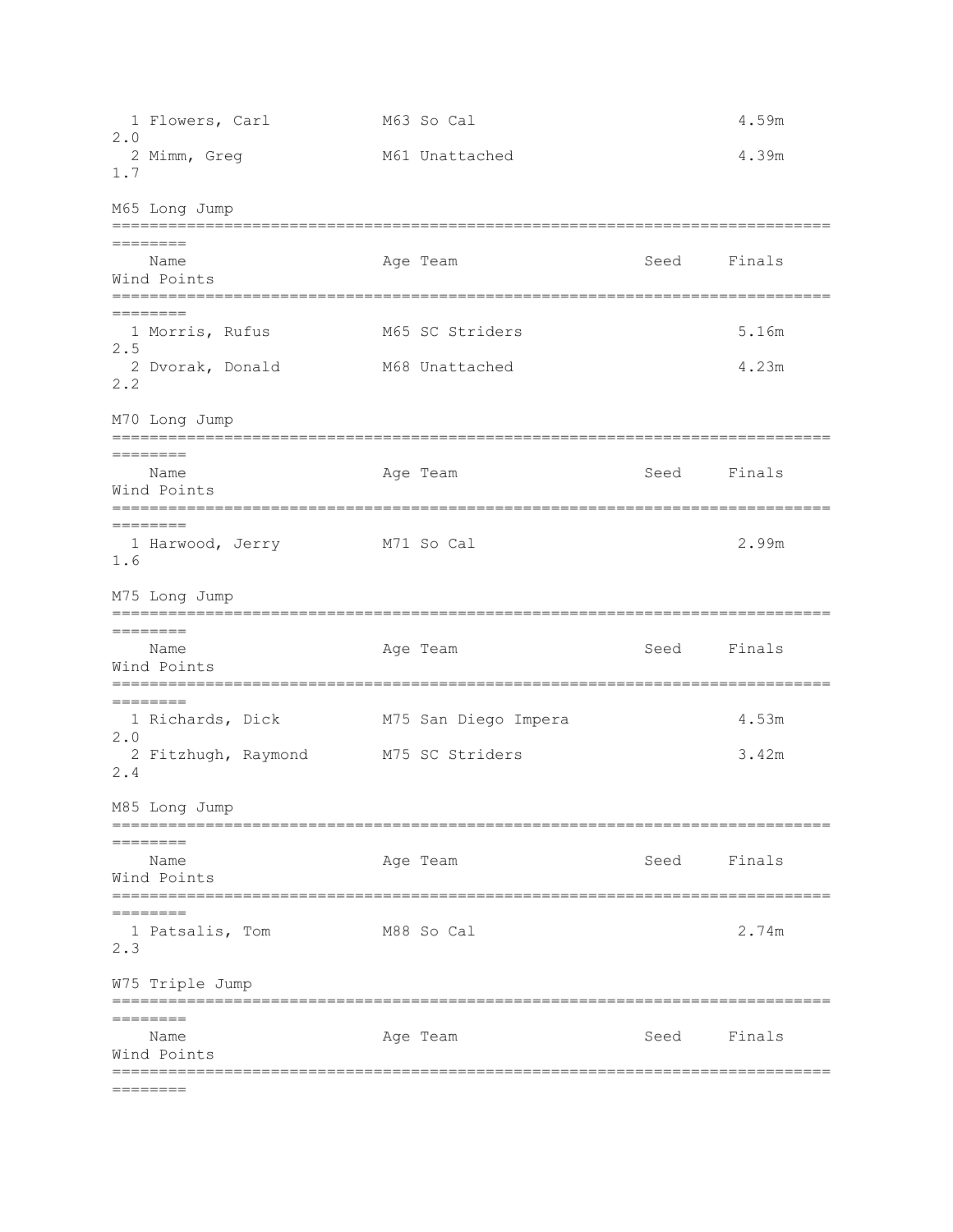1 Kuehne, Magdalena W79 SC Striders 5.42m NM<sub>T</sub> W80 Triple Jump ============================================================================= ======== Name **Age Team** Age Team Seed Finals Wind Points ============================================================================= ======== 1 Valien, Johnnye W84 SC Striders 4.07m NWI M50 Triple Jump ============================================================================= ======== Name **Age Team** Age Team Seed Finals Wind Points ============================================================================= ======== 1 Niroumand, Mahmoud M52 Unattached 11.08m NWI M55 Triple Jump ============================================================================= ======== Name **Age Team** Age Team Seed Finals Wind Points ============================================================================= ======== 1 Bentz, Kirk M55 So Cal 10.80m NWI 2 Pittman, Patrick Thomas M57 Unattached 8.74m NWI 3 LaCroix, Marcello M58 T J Dukla 5.89m NWI M60 Triple Jump =============================================================================  $=$ Name Age Team Seed Finals Wind Points ============================================================================= ======== 1 Tomaschke, John M60 Unattached 10.12m NWI 2 Mimm, Greg M61 Unattached 10.02m NWI M65 Triple Jump ============================================================================= ======== Name **Age Team** Age Team Seed Finals Wind Points ============================================================================= ========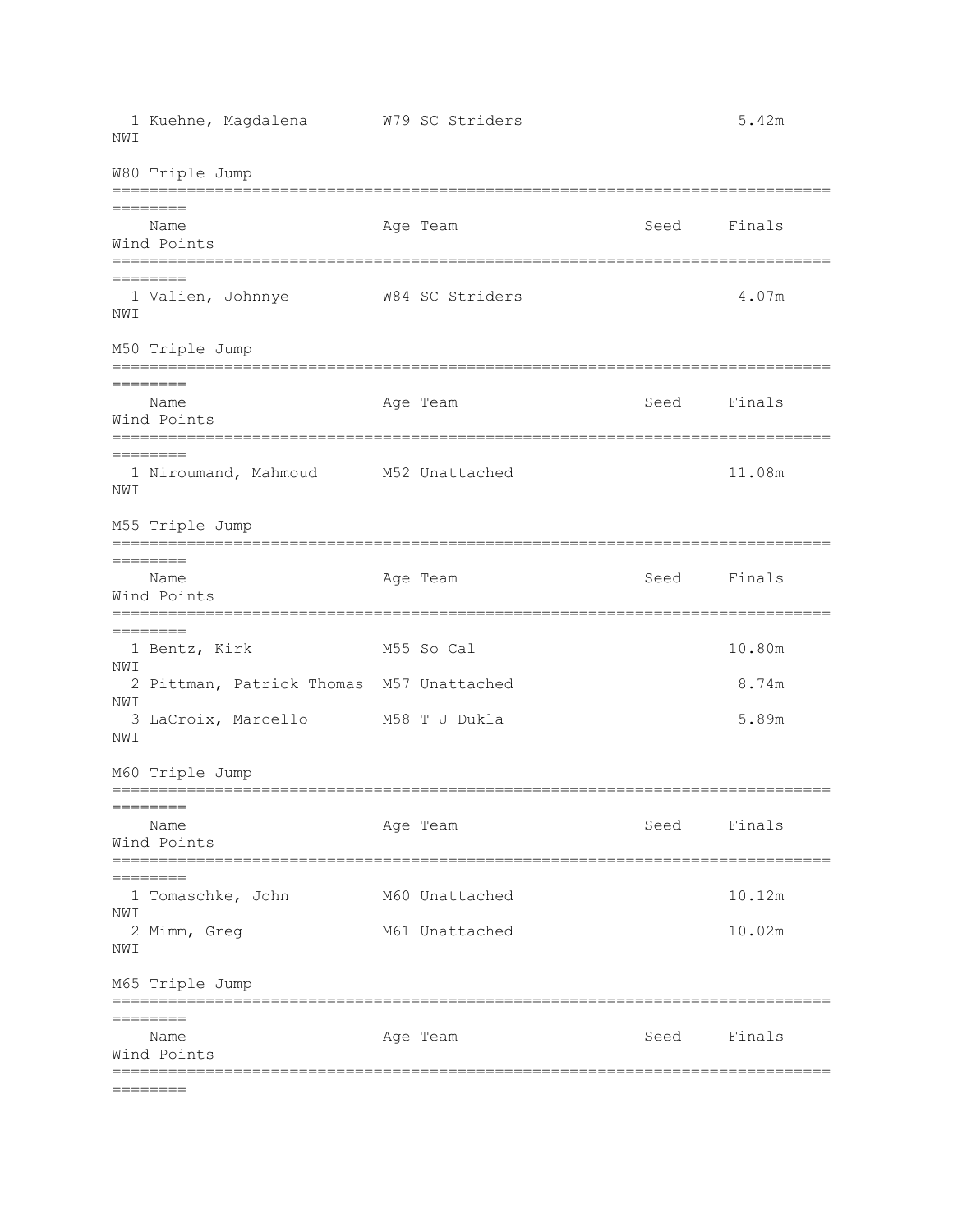1 Dvorak, Donald M68 Unattached 9.05m NM<sub>T</sub> M70 Triple Jump ============================================================================= ======== Name **Age Team** Age Team Seed Finals Wind Points ============================================================================= ======== 1 Harwood, Jerry M71 So Cal 5.00m NWI M75 Triple Jump ============================================================================= ======== Name **Age Team** Age Team Seed Finals Wind Points ============================================================================= ======== 1 Fitzhugh, Raymond M75 SC Striders 6.86m NWI M85 Triple Jump ============================================================================= ======== Name **Age Team** Age Team Seed Finals Wind Points ============================================================================= ======== 1 Patsalis, Tom M88 So Cal 6.57m NWI W40 Shot Put =============================================================================  $=$ Name Age Team Seed Finals Points =============================================================================  $=$  1 Nelson, Trinidad W40 Unattached 6.36m W45 Shot Put ============================================================================= === Name **Age Team** Age Team Seed Finals Points ============================================================================= === 1 Shaw, Pat W49 SC Striders 12.19m 2 Thompson, Rena W48 Unattached 7.88m 3 Hill, Ann W47 Unattached 6.28m W50 Shot Put =============================================================================

 $=$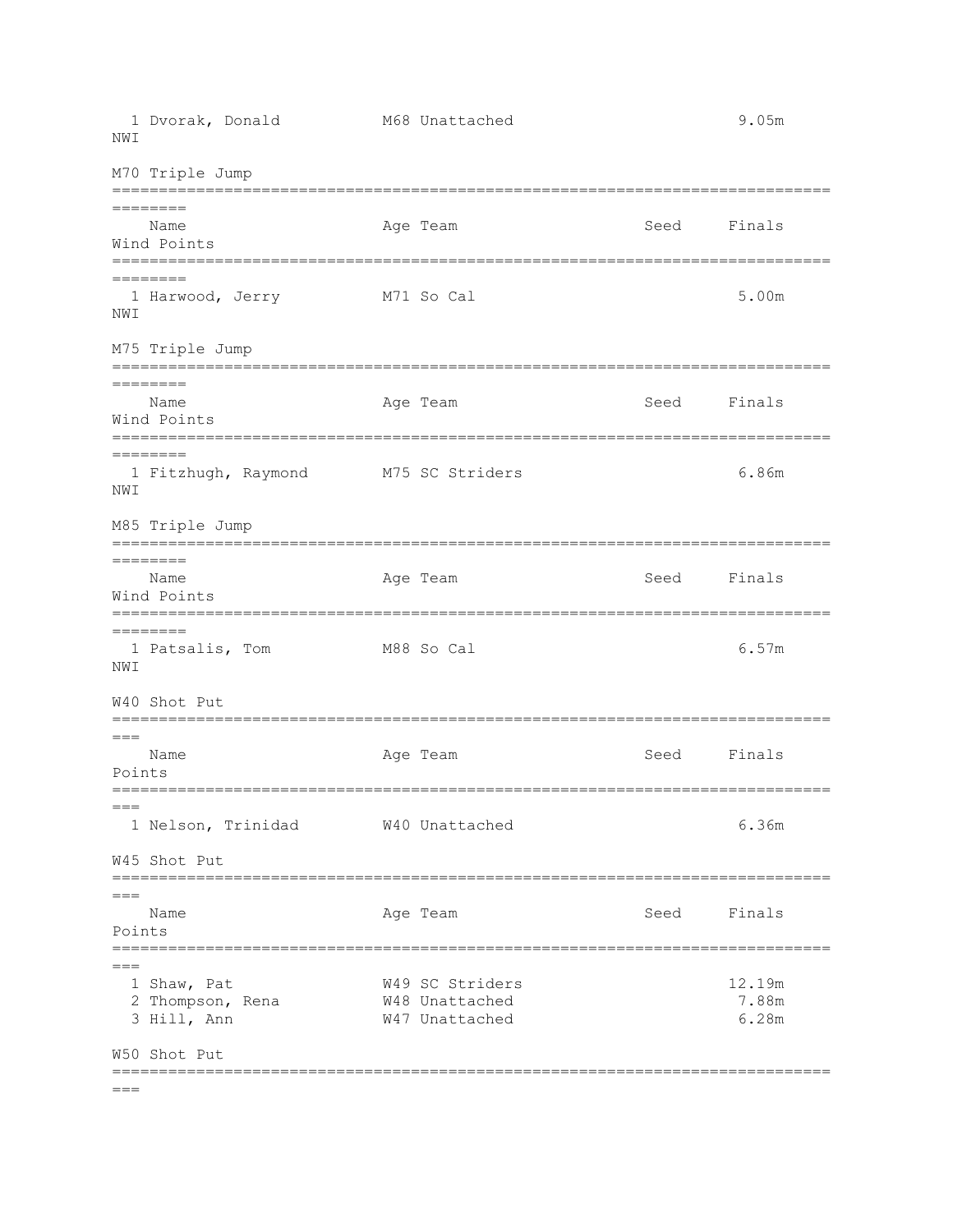| Points            | Name                                                                          | Age Team                            | Seed | Finals          |
|-------------------|-------------------------------------------------------------------------------|-------------------------------------|------|-----------------|
| $===$             | 1 Dunton, Linn<br>2 Vaughn, Karen<br>W55 Shot Put                             | W53 SC Striders<br>W52 Unattached   |      | 10.70m<br>9.14m |
| $== ==$<br>Points | ==================<br>Name<br>-----------                                     | =======================<br>Age Team | Seed | Finals          |
|                   | 1 Cohn, Linda<br>2 Stone, Chris<br>W60 Shot Put                               | W57 SC Striders<br>W55 SC Striders  |      | 9.57m<br>5.15m  |
| $===$<br>Points   | =================<br>Name                                                     | Age Team                            | Seed | Finals          |
| $== =$            | 1 Glass, Latanya<br>2 Steekelenburg, Annelies W62 SC Striders<br>W65 Shot Put | W63 SC Striders                     |      | 8.87m<br>7.28m  |
| $===$<br>Points   | ==========<br>Name                                                            | Age Team                            | Seed | Finals          |
|                   | 1 Perry, Hattie<br>W75 Shot Put                                               | W66 Unattached                      |      | 5.46m           |
| $===$<br>Points   | ===============================<br>Name                                       | Age Team                            | Seed | Finals          |
|                   | 1 Kuehne, Magdalena<br>W80 Shot Put                                           | W79 SC Striders                     |      | 4.94m           |
| $===$<br>Points   | Name                                                                          | Age Team                            | Seed | Finals          |
| $===$             | 1 Valien, Johnnye<br>M30 Shot Put                                             | W84 SC Striders                     |      | 4.65m           |
| $===$             |                                                                               |                                     |      |                 |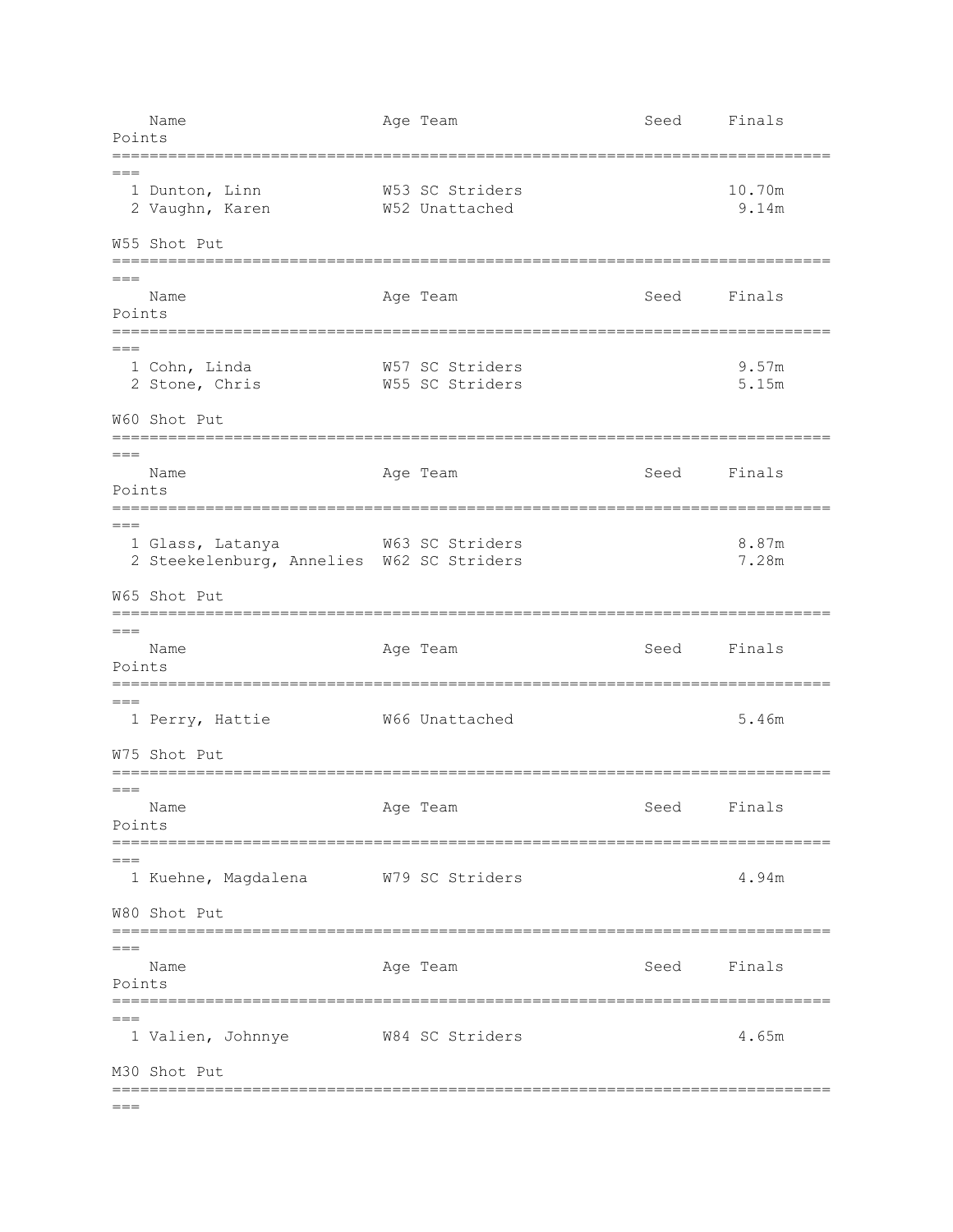| Points          | Name                                                                      | Age Team                                           | Seed        | Finals                     |
|-----------------|---------------------------------------------------------------------------|----------------------------------------------------|-------------|----------------------------|
| $===$           | 1 Rainis, Mke'<br>2 Villa, Din                                            | M31 So Cal<br>M32 Unattached                       |             | 15.50m<br>10.27m           |
|                 | M35 Shot Put                                                              | -----------------------                            |             |                            |
| $===$<br>Points | Name<br>=============================                                     | Age Team<br>===================                    | Seed        | Finals                     |
|                 | -- Nelson, Troy<br>M40 Shot Put                                           | M38 So Cal                                         |             | ΝD                         |
| $==$<br>Points  | Name                                                                      | Age Team                                           | Seed Finals |                            |
| $===$           | 1 Woods, David<br>M45 Shot Put                                            | M40 Unattached                                     |             | 9.25m                      |
| $===$<br>Points | Name                                                                      | Age Team                                           | Seed        | Finals                     |
| $===$           | 1 Hill, Steve<br>M50 Shot Put                                             | M48 Unattached                                     |             | 9.01m                      |
| $===$<br>Points | Name                                                                      | Age Team                                           | Seed        | Finals                     |
| $== =$          | 1 Thompson, Floyd<br>M55 Shot Put                                         | M51 Unattached                                     |             | 10.27m                     |
| $===$<br>Points | Name                                                                      | Age Team                                           | Seed Finals |                            |
| $===$           | 1 Stines, Greg<br>2 Althouse, Gerald<br>3 Tweddell, Wayne<br>M60 Shot Put | M55 Unattached<br>M57 Unattached<br>M55 Unattached |             | 14.80m<br>11.42m<br>11.23m |
| $===$           |                                                                           |                                                    |             |                            |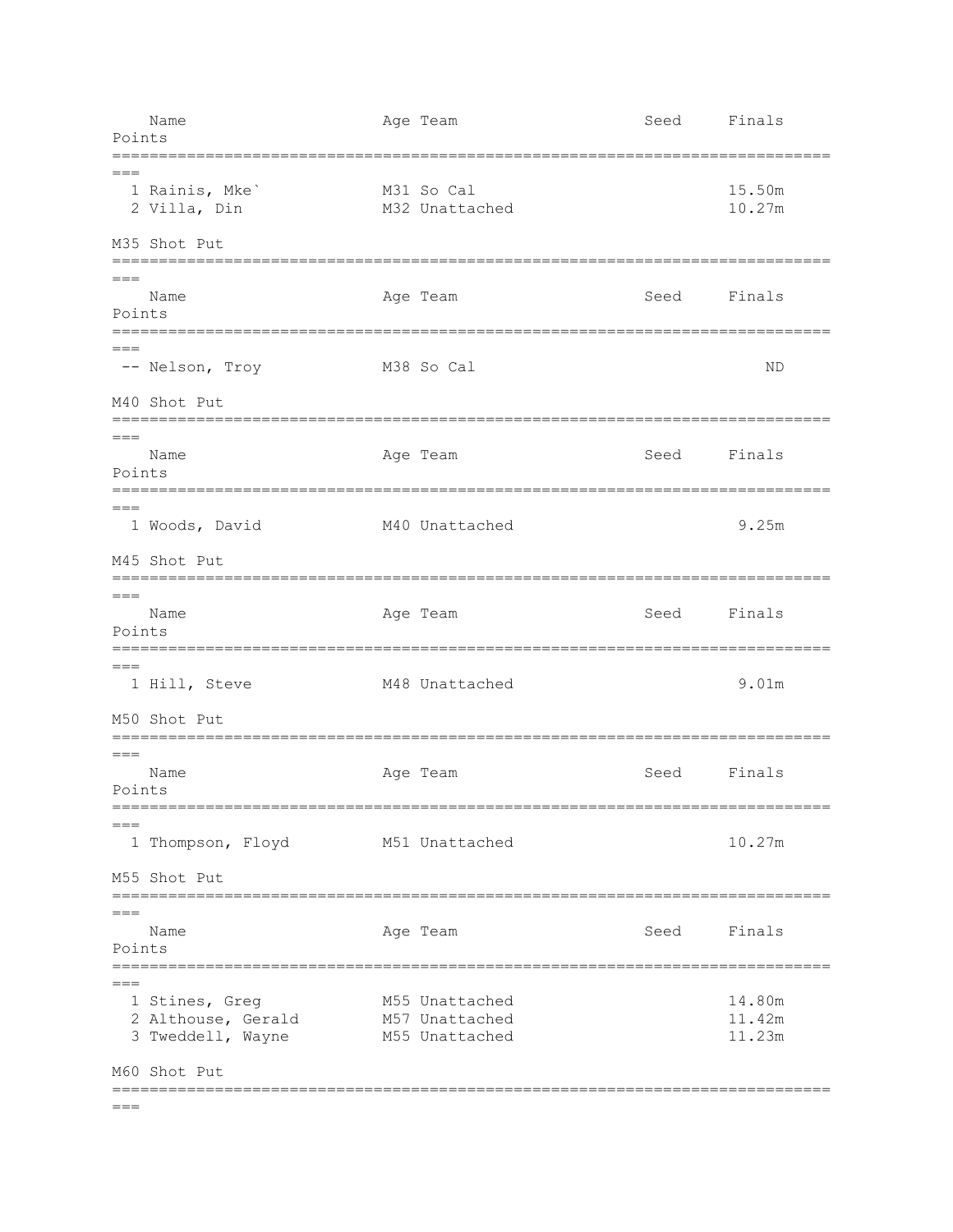|                 | Name                                                                    | Age Team                                           | Seed | Finals                    |
|-----------------|-------------------------------------------------------------------------|----------------------------------------------------|------|---------------------------|
| Points          |                                                                         |                                                    |      |                           |
| $===$           | 1 Rinaldi, Angelo<br>2 Richardson, Robert<br>3 Sheets, Bob              | M60 Unattached<br>M62 Unattached<br>M60 Unattached |      | 12.49m<br>10.49m<br>9.70m |
|                 | M70 Shot Put                                                            |                                                    |      |                           |
| $===$           | ==============                                                          | =============================                      |      |                           |
| Points          | Name                                                                    | Age Team                                           | Seed | Finals                    |
|                 |                                                                         |                                                    |      |                           |
|                 | 1 Ginsburg, Marvin<br>2 Harwood, Jerry<br>3 Rosen, Alan<br>M75 Shot Put | M74 Unattached<br>M71 So Cal<br>M74 Unattached     |      | 9.84m<br>9.13m<br>8.10m   |
|                 | ==========                                                              | ==================                                 |      |                           |
| $===$<br>Points | Name                                                                    | Age Team                                           | Seed | Finals                    |
| $===$           | 1 Smith, Ernie                                                          | M76 SC Striders                                    |      | 8.73m                     |
|                 | W40 Discus Throw                                                        |                                                    |      |                           |
| $===$<br>Points | =============================<br>Name                                   | ========================<br>Age Team               | Seed | Finals                    |
|                 |                                                                         |                                                    |      |                           |
|                 | 1 Nelson, Trinidad                                                      | W40 Unattached                                     |      | 12.55m                    |
|                 | W45 Discus Throw<br>==============================                      |                                                    |      |                           |
| ===<br>Points   | Name<br>====================                                            | Age Team<br>==============================         | Seed | Finals                    |
|                 | 1 Thompson, Rena<br>1 Hill, Ann                                         | W48 Unattached<br>W47 Unattached                   |      | 22.49m<br>17.36m          |
|                 | W50 Discus Throw                                                        |                                                    |      |                           |
| $===$<br>Points | ====================<br>Name                                            | Age Team                                           | Seed | Finals                    |
|                 | 1 Dunton, Linn                                                          | W53 SC Striders                                    |      | 27.82m                    |
|                 | W55 Discus Throw                                                        |                                                    |      |                           |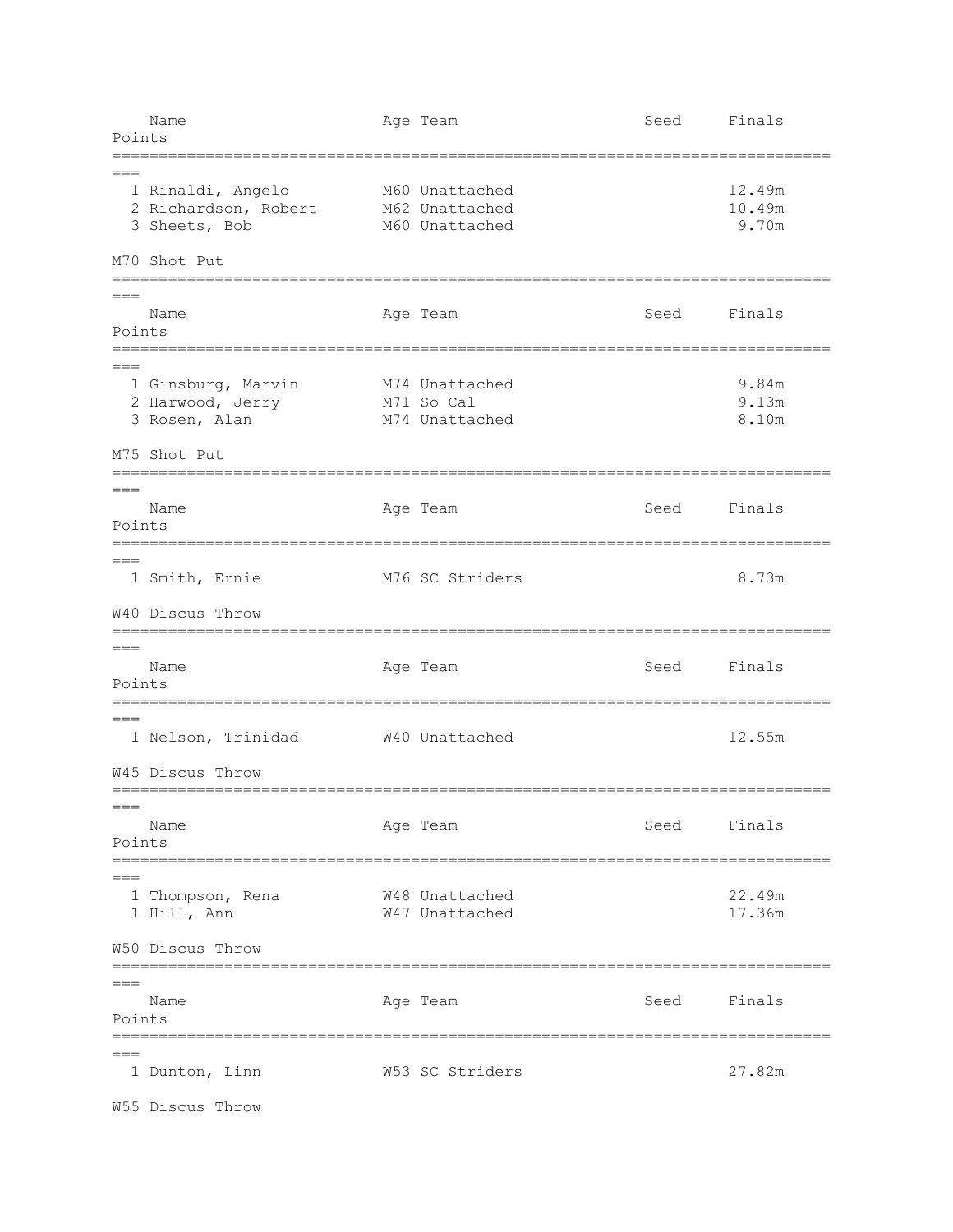$===$ Name Age Team Seed Finals Points  $=$  $=$  $=$ 1 Cohn, Linda W57 SC Striders 23.62m 2 Stone, Chris W55 SC Striders 13.83m W75 Discus Throw  $= == =$ Name Age Team Seed Finals Points  $=$  $=$  $=$ 1 Brannigan, Ellen W76 SC Striders 15.48m M30 Discus Throw Age Team Seed Name Finals Points  $==$ 1 Villa, Din M32 Unattached  $20.16m$ M35 Discus Throw  $= - -$ Age Team Name Seed Finals Points  $= ==$ 1 Nelson, Troy M38 So Cal 31.26m M40 Discus Throw  $= ==$ Age Team Name Seed Finals Points  $=$  $=$  $=$ 1 Nash, Chris M42 Unattached 35.50m M45 Discus Throw  $=$  $=$  $=$ Age Team Seed Name Finals Points  $=$  $=$  $=$ M48 Unattached 1 Hill, Steve 22.77m M50 Discus Throw  $===$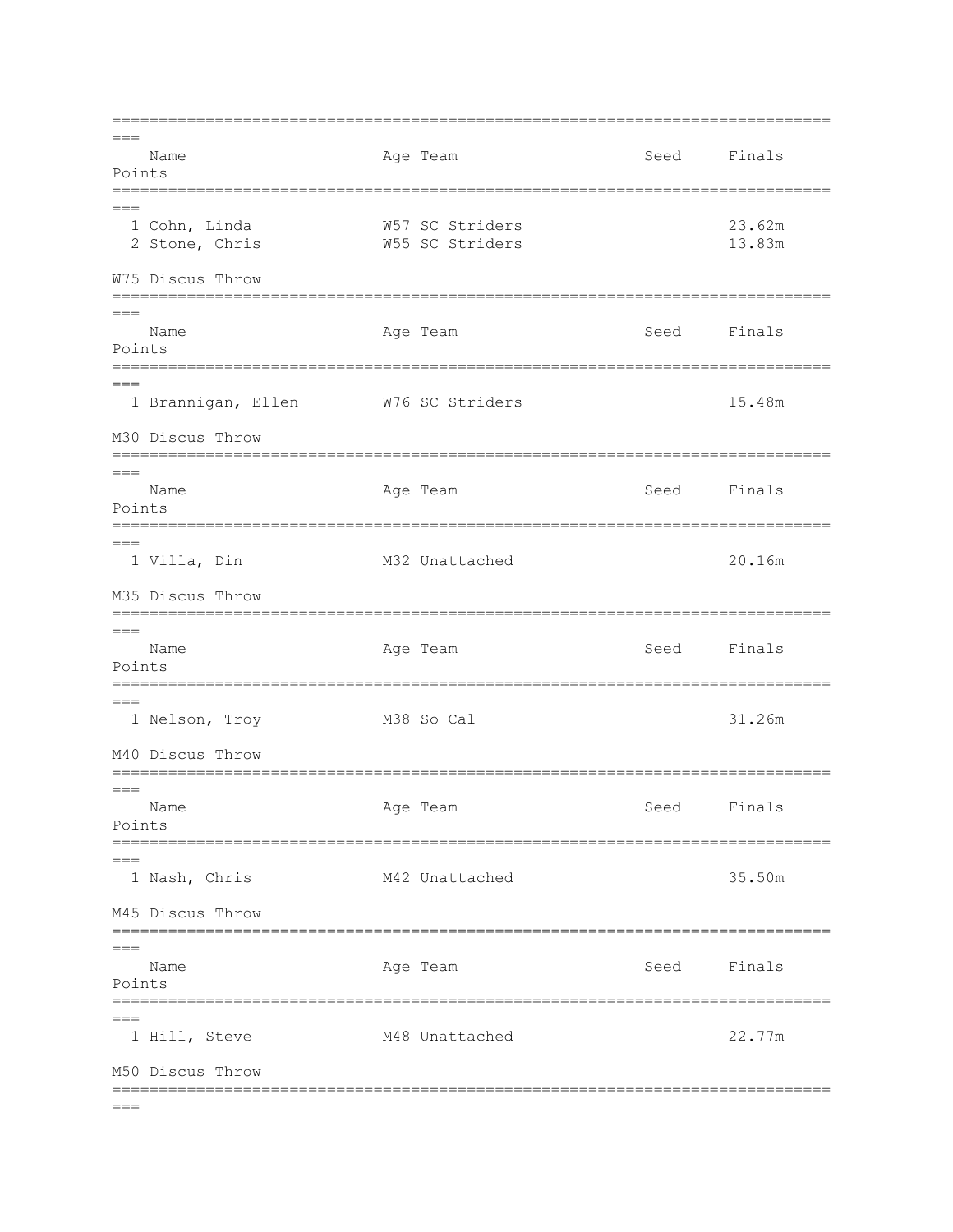| Points             | Name                                                                         |  | Age Team                                                                    | Seed        | Finals                               |  |  |  |
|--------------------|------------------------------------------------------------------------------|--|-----------------------------------------------------------------------------|-------------|--------------------------------------|--|--|--|
| $==$               |                                                                              |  |                                                                             |             |                                      |  |  |  |
|                    | 1 Kohaut, Harry<br>2 Brown, Jeff<br>3 Holden, Greg<br>4 Thompson, Floyd      |  | M52 Nor Cal Throwers<br>M53 SC Striders<br>M52 Unattached<br>M51 Unattached |             | 44.42m<br>40.79m<br>31.56m<br>24.32m |  |  |  |
|                    | M55 Discus Throw                                                             |  |                                                                             |             |                                      |  |  |  |
| $===$<br>Points    | Name                                                                         |  | Age Team                                                                    | Seed        | Finals                               |  |  |  |
|                    | 1 Stines, Greg<br>2 Tweddell, Wayne<br>3 Watson, Richard<br>M60 Discus Throw |  | M55 Unattached<br>M55 Unattached<br>M57 SC Striders                         |             | 45.05m<br>34.52m<br>33.15m           |  |  |  |
|                    |                                                                              |  |                                                                             |             |                                      |  |  |  |
| $===$<br>Points    | Name                                                                         |  | Age Team<br>----------------------------                                    | Seed        | Finals                               |  |  |  |
| $===$              | 1 Richardson, Robert<br>2 Sheets, Bob                                        |  | M62 Unattached<br>M60 Unattached                                            |             | 34.18m<br>28.68m                     |  |  |  |
|                    | M70 Discus Throw                                                             |  |                                                                             |             |                                      |  |  |  |
| $===$<br>Points    | Name                                                                         |  | Age Team                                                                    | Seed        | Finals                               |  |  |  |
|                    | 1 Rosen, Alan<br>2 Harwood, Jerry<br>3 Ginsburg, Marvin                      |  | M74 Unattached<br>M71 So Cal<br>M74 Unattached                              |             | 33.28m<br>29.66m<br>24.96m           |  |  |  |
|                    | M85 Discus Throw                                                             |  |                                                                             |             |                                      |  |  |  |
| $===$<br>Points    | Name                                                                         |  | Age Team<br>======================                                          | Seed Finals |                                      |  |  |  |
| $===$              | 1 Roser, Donald                                                              |  | M86 Unattached                                                              |             | 18.50m                               |  |  |  |
| W29&U Hammer Throw |                                                                              |  |                                                                             |             |                                      |  |  |  |
| $===$<br>Points    | Name                                                                         |  | Age Team                                                                    | Seed        | Finals                               |  |  |  |
| $===$              |                                                                              |  |                                                                             |             |                                      |  |  |  |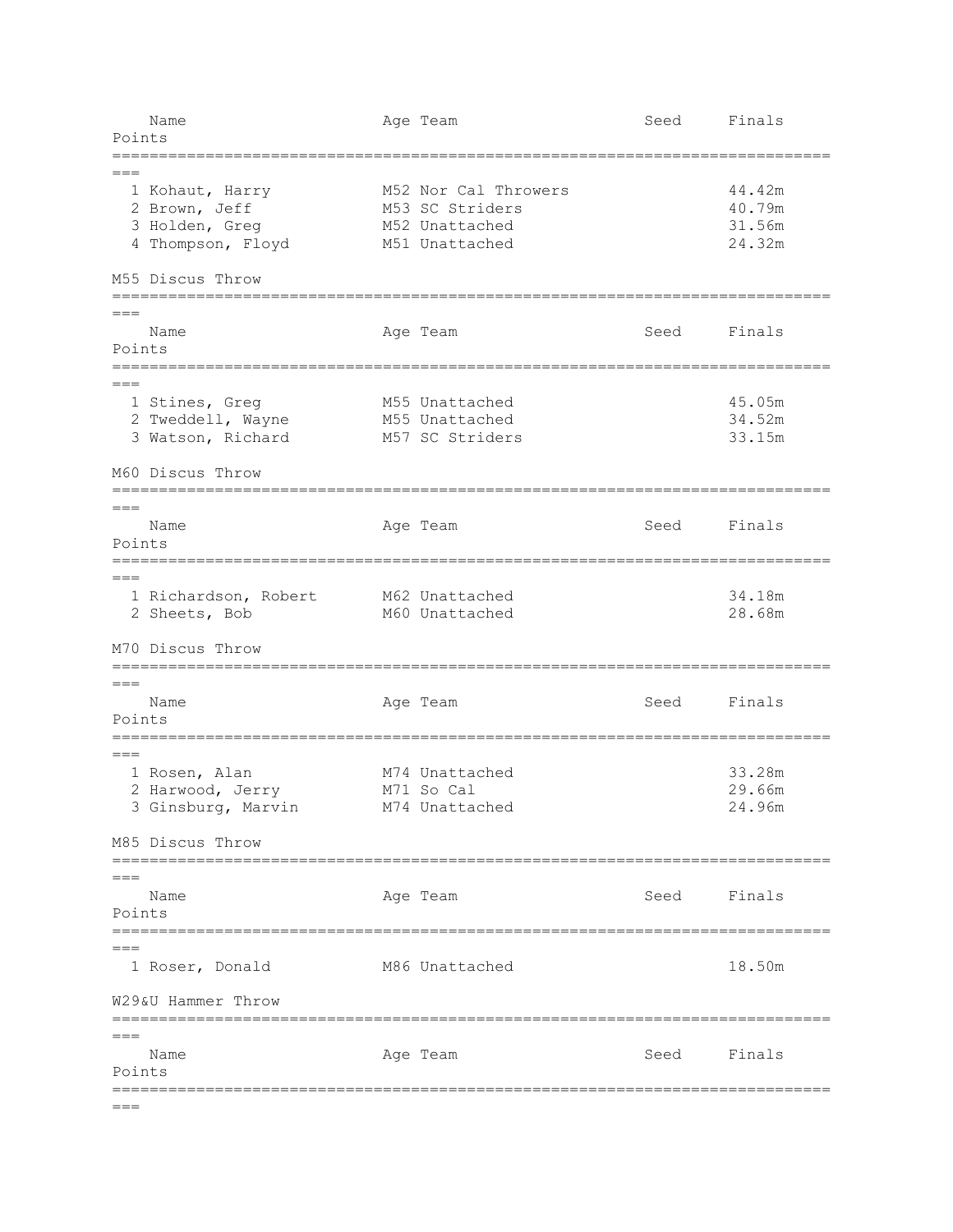1 Young, Rachel W25 Unattached 46.70m W40 Hammer Throw =============================================================================  $===$ Name Age Team Seed Finals Points =============================================================================  $=$  1 Nelson, Trinidad W40 Unattached 19.20m W50 Hammer Throw =============================================================================  $---$ Name **Age Team** Age Team Seed Finals Points ============================================================================= === 1 Dunton, Linn W53 SC Striders 32.00m M35 Hammer Throw =============================================================================  $=$ Name **Age Team** Age Team Seed Finals Points =============================================================================  $=$  1 Nelson, Troy M38 So Cal 34.96m M45 Hammer Throw ============================================================================= === Name **Age Team** Age Team Seed Finals Points =============================================================================  $---$ 1 Retzer, Greg 61 M45 Unattached 61 M42.06m M55 Hammer Throw =============================================================================  $---$ Name **Age Team** Age Team Seed Finals Points ============================================================================= === 1 Meyer, Thomas M58 So Cal 34.43m 2 Watson, Richard M57 SC Striders 32.85m 3 LaCroix, Marcello M58 T J Dukla 6.19m M70 Hammer Throw =============================================================================  $=$ Name **Age Team** Age Team Seed Finals Points =============================================================================  $=$ 1 Harwood, Jerry M71 So Cal 24.15m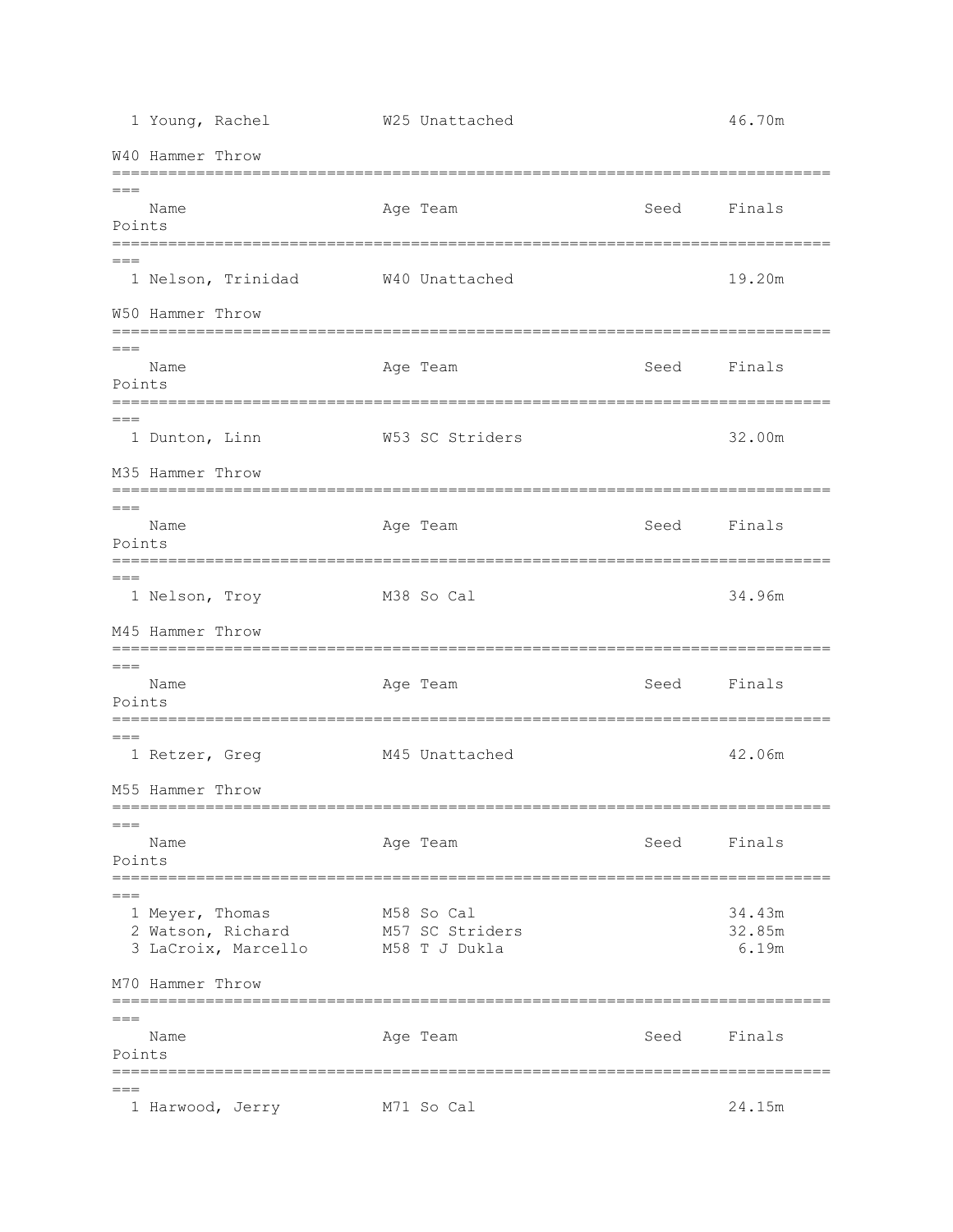M85 Hammer Throw ============================================================================= === Name Age Team Seed Finals Points ============================================================================= === 1 Hackett, Hugh M89 Unattached 12.61m W40 Javelin Throw =============================================================================  $=$ Name **Age Team** Age Team Seed Finals Points ============================================================================= === 1 Nelson, Trinidad W40 Unattached 12.13m W45 Javelin Throw =============================================================================  $=$ Name **Age Team** Age Team Seed Finals Points =============================================================================  $===$  1 Thompson, Rena W48 Unattached 28.16m W50 Javelin Throw =============================================================================  $=$ Name **Age Team** Age Team Seed Finals Points =============================================================================  $=$  1 Dunton, Linn W53 SC Striders 32.30m 2 Vaughn, Karen W52 Unattached 19.75m W55 Javelin Throw =============================================================================  $---$ Name **Age Team** Age Team Seed Finals Points ============================================================================= === 1 Cohn, Linda W57 SC Striders 37.61m 1 Bowman, Tina W56 Beach Track Club 25.98m W75 Javelin Throw =============================================================================  $---$ Name **Age Team** Age Team Seed Finals Points ============================================================================= === 1 Brannigan, Ellen W76 SC Striders 12.94m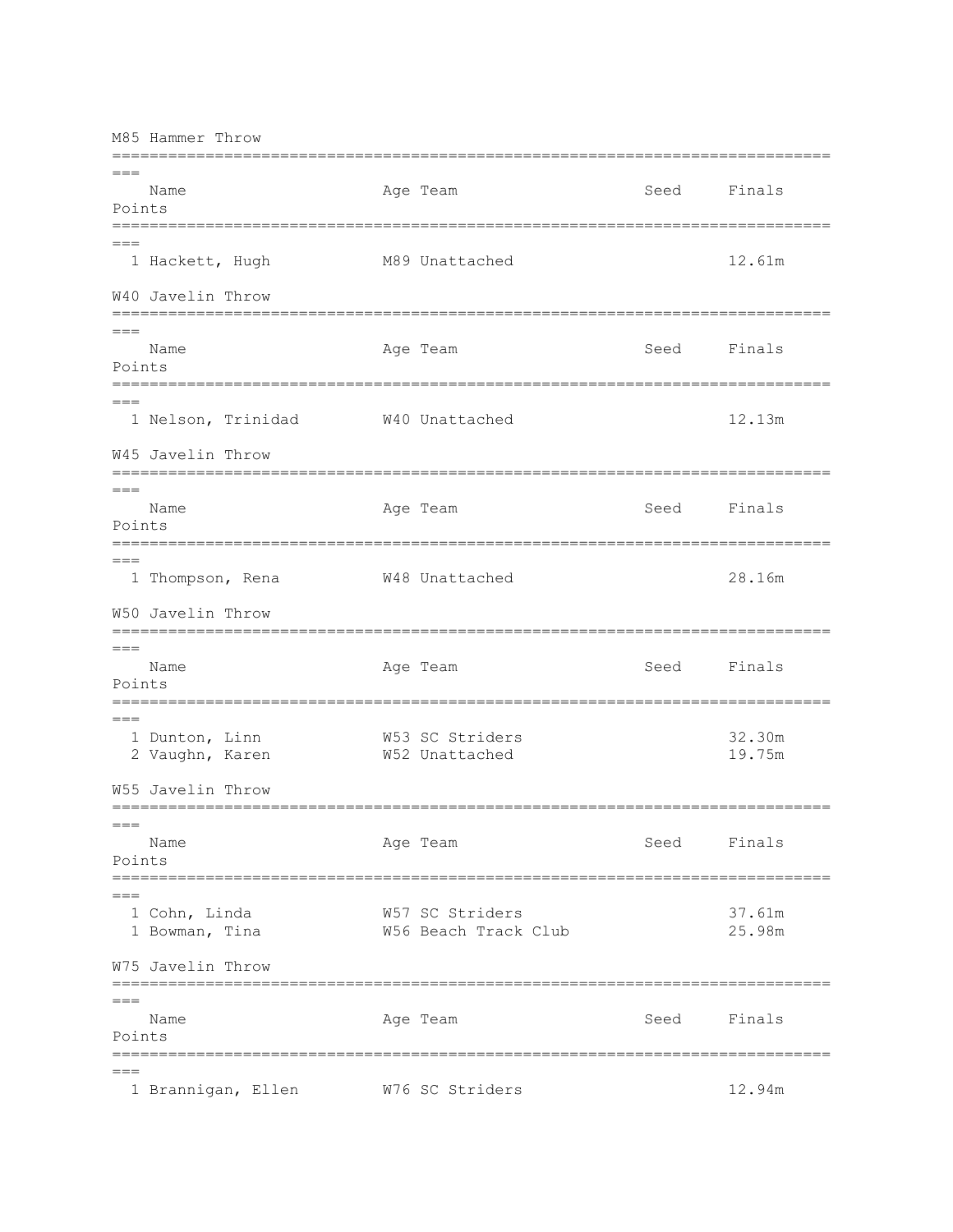W80 Javelin Throw =============================================================================  $---$ Name **Age Team** Age Team Seed Finals Points ============================================================================= === 1 Valien, Johnnye W84 SC Striders 12.89m M35 Javelin Throw =============================================================================  $=$ Name **Age Team** Age Team Seed Finals Points =============================================================================  $=$  1 Nelson, Troy M38 So Cal 33.45m M40 Javelin Throw =============================================================================  $=$ Name **Age Team** Age Team Seed Finals Points =============================================================================  $==$  1 Nash, Chris M42 Unattached 39.05m M45 Javelin Throw =============================================================================  $---$ Name **Age Team** Age Team Seed Finals Points =============================================================================  $=$ 1 Hill, Steve 6 M48 Unattached 27.09m 2 Retzer, Greg 61 M45 Unattached 26.69m M50 Javelin Throw =============================================================================  $=$ Name Age Team Seed Finals Points =============================================================================  $=$ 1 Hansen, John M51 Unattached 49.51m 2 Niroumand, Mahmoud M52 Unattached 45.17m 3 Love, Richard M50 Unattached 44.82m 4 Mendoza, Charlie M52 Unattached 39.59m 5 Sargenti, William M50 Unattached 37.15m 6 Holden, Greg M52 Unattached 36.51m M55 Javelin Throw =============================================================================  $=$ Name **Age Team** Age Team Seed Finals Points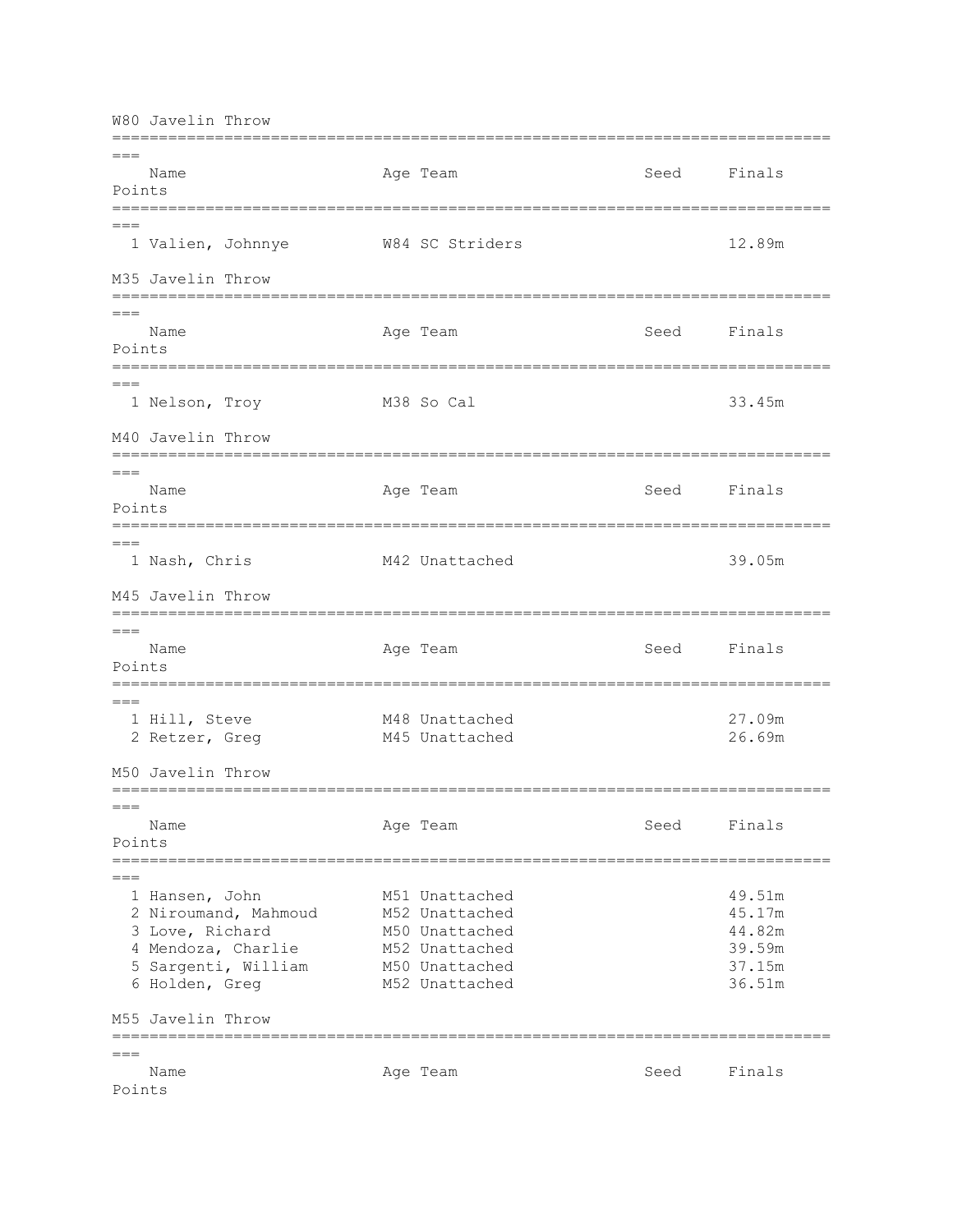=============================================================================  $=$  1 Watson, Richard M57 SC Striders 38.39m 2 Tipping, Mike M57 So Cal 38.36m 3 LaCroix, Marcello M58 T J Dukla 17.63m M60 Javelin Throw =============================================================================  $=$ Name **Age Team** Age Team Seed Finals Points =============================================================================  $=$ 1 Rook, Ron 61 Trojan Masters 33.43m 2 Sheets, Bob M60 Unattached 27.29m M70 Javelin Throw =============================================================================  $===$ Name **Age Team** Age Team Seed Finals Points =============================================================================  $=$ 1 Harwood, Jerry M71 So Cal 16.49m M85 Javelin Throw ============================================================================= === Name Age Team Age Team Seed Finals Points ============================================================================= === 1 Roser, Donald M86 Unattached 20.81m W40 Weight Throw =============================================================================  $---$ Name **Age Team** Age Team Seed Finals Points =============================================================================  $---$  1 Nelson, Trinidad W40 Unattached 6.86m W50 Weight Throw =============================================================================  $=$ Name **Age Team** Age Team Seed Finals Points =============================================================================  $---$  1 Dunton, Linn W53 SC Striders 9.43m 2 Vaughn, Karen W52 Unattached 3.88m W55 Weight Throw =============================================================================